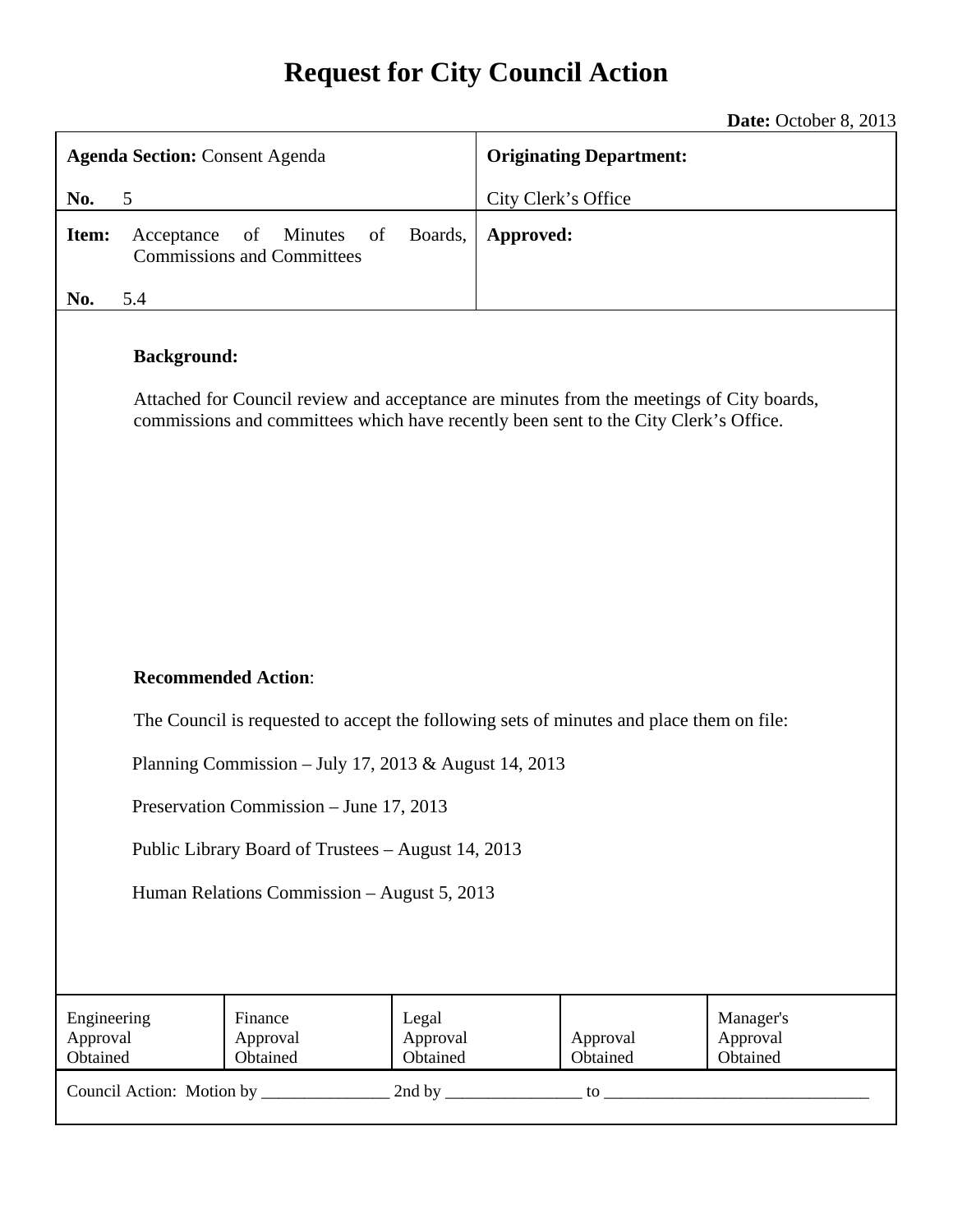

#### **MINUTES**

**Carbondale Planning Commission Wednesday, July 17, 2013 Room 108 City Hall/Civic Center 7:00 p.m.**

Mr. Grant called the meeting to order at 6:07 p.m.

| <b>Members Present:</b>                  | Anz, Barke, Grant, Kang, Lilly, Love,<br>Bradshaw (ex-officio) |
|------------------------------------------|----------------------------------------------------------------|
| <b>Members Absent:</b> Hunsaker, McClurg |                                                                |
| <b>Staff Present:</b>                    | Wallace, Taylor                                                |

#### **Approval of Minutes:**

Mr. Barke moved, seconded by Mr. Love, to approve the minutes of June 5, 2013. The motion to approve the minutes passed on a unanimous voice vote.

#### **Report of Officers, Committees, Communications:**

None

#### **Public Hearings:**

**A. PC 14-03**, **Continuation of June 5, 2013 Hearing**: Lindsey Fisher is requesting a rezoning from the R-1-5, Low Density Residential District, to the NB, Neighborhood Business District, and a Special Use Permit to allow an automotive repair and service facility in the NB, Neighborhood Business District, at 413 North Oakland Avenue.

Mr. Grant asked for a motion to continue PC 14-03 until such time when a decision is reached by the Zoning Board of Appeals.

Mr. Kang moved, seconded by Mr. Love, that the case be continued.

Roll Call Vote:

Yes - 6 (Barke, Anz, Grant, Kang, Lilly, Love)  $No - 0$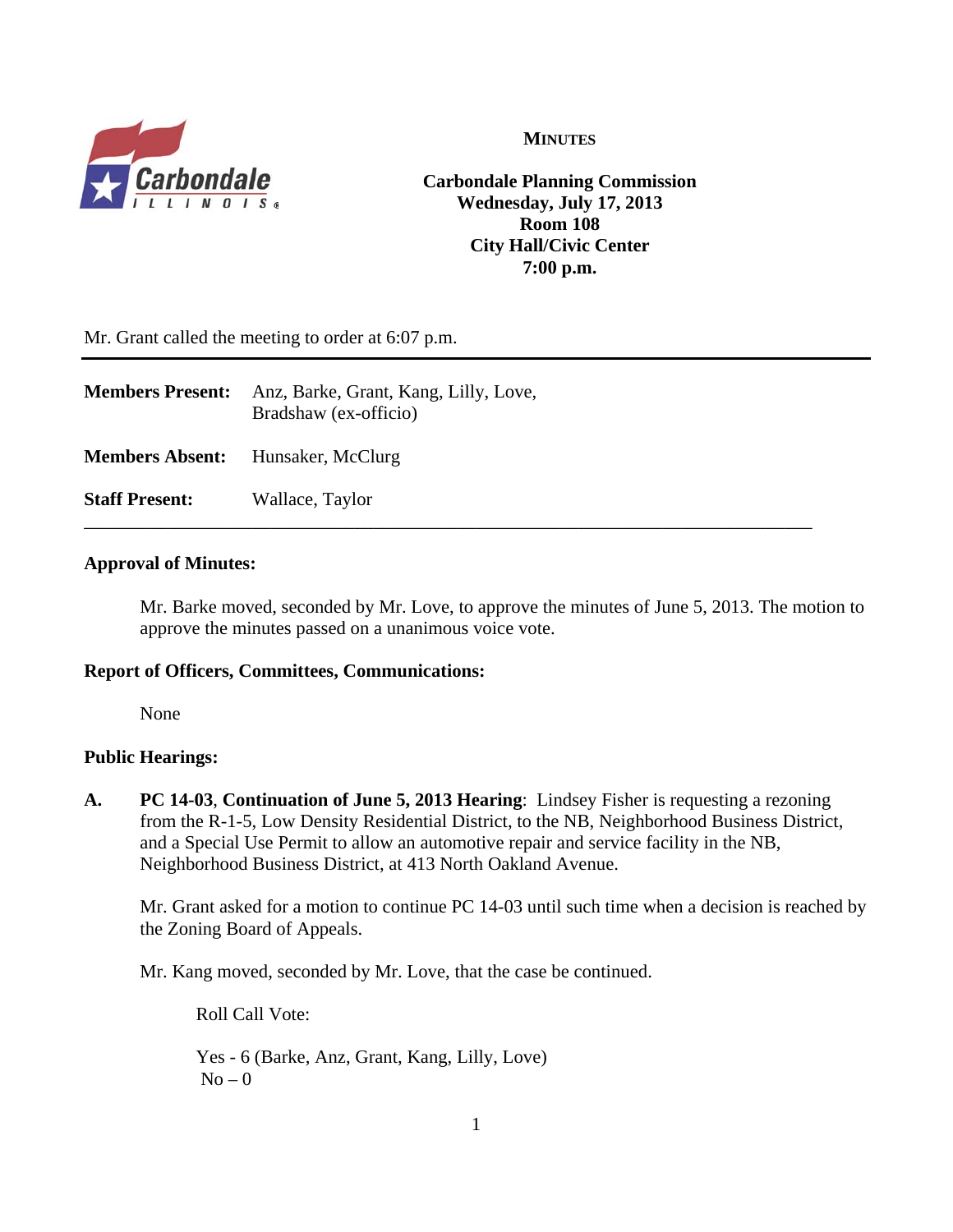Mr. Wallace stated that the case is hereby continued, tentatively until the next Planning Commission meeting, which is scheduled for August  $14<sup>th</sup>$ , 2013.

**B. PC 14-04** Randy Throgmorton is requesting a Special Use Permit to allow a contract construction service in the AG, General Agriculture, district located at 1500 Neal Lane.

Mr. Grant declared Public Hearing PC 14-04 open and asked Mr. Wallace to read the legal notice.

Mr. Wallace read the legal notice, then introduced new staff member Travis Taylor.

Mr. Grant asked Mr. Taylor to present the staff report.

Mr. Taylor, Planner for the City of Carbondale, was sworn in and read parts A and B of the staff report.

Mr. Grant asked if there were any questions of the staff.

There were none.

Mr. Grant asked if the applicant was present and would like to speak.

Mr. Throgmorton advised that he was present, but had no statement to make at this time.

Mr. Grant asked Mr. Throgmorton if the mobile home was ever installed that was referred to on the zoning certificate he had obtained from the City.

Mr. Throgmorton stated no, he had made a dwelling unit inside the accessory structure.

Mr. Grant asked if he had advised the City that he had changed his mind.

Mr. Throgmorton responded no, that he had it inspected by John Lenzini, the City Building Inspector, and that he thought that was a better option than adding a mobile home on the property.

Ms. Lilly asked if Mr. Lenzini had given him permission to go on with the structure.

Mr. Throgmorton responded that he did not ask for permission, but that there was never any opposition voiced about it.

Mr. Barke stated that he believes the inspection occurred after the structure was completed, and that the electrical and plumbing were approved, but that a Certificate of Occupancy was never issued.

Mr. Throgmorton responded that the building was just roughed in, but that there was no Certificate of Occupancy.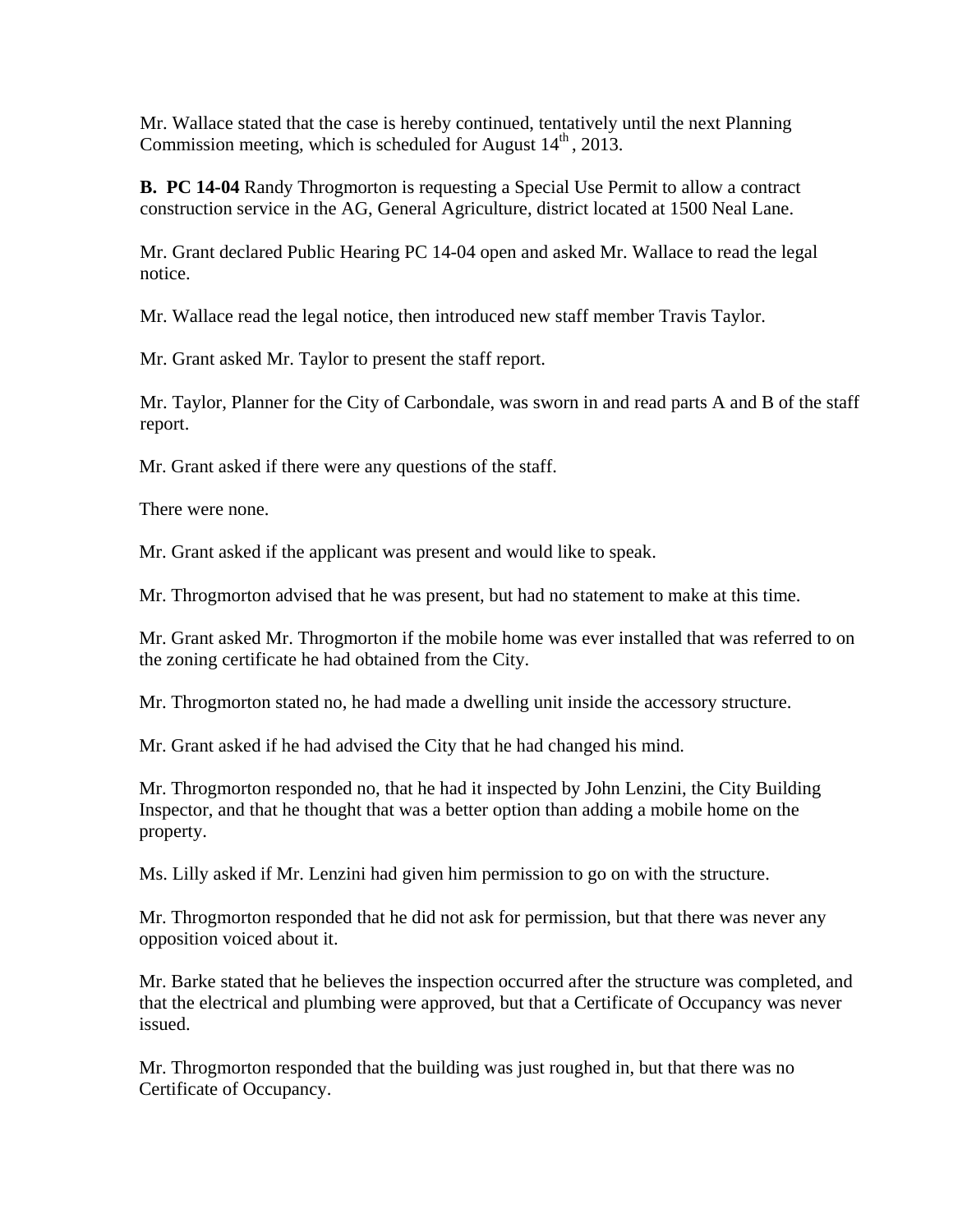Mr. Wallace stated that he recalled issuing the zoning certificate, then it was brought to his attention in 2011 that the mobile home was never placed. He added that staff had no idea that there was a dwelling unit within the barn itself, and that Mr. Lenzini inspected the structure before it was drywalled.

Ms. Lilly asked Mr. Wallace if Mr. Throgmorton ever had permission to live there.

Mr. Wallace responded that the zoning certificate was for an accessory structure and a mobile home, and the first letter that went out addressed the mobile home not being on the property, the operation of the contract construction service, and a shed being placed on the property which there was never a zoning certificate issued for.

Mr. Barke asked Mr. Throgmorton how large the dwelling unit is.

Mr. Throgmorton responded that it is about 800 square feet, with two bedrooms. He added that he uses it as one bedroom and one office.

Mr. Kang asked for clarification regarding whether Mr. Throgmorton was ever given permission to live in the structure.

Mr. Throgmorton responded that he had to live on the property.

Mr. Kang stated that is why he was given the permit to put a mobile home on the property, and asked Mr. Throgmorton why he didn't come back to the City when he decided not to place the mobile home there.

Mr. Throgmorton responded that he had gone through the permits and the inspection, so thought he had gone through everything necessary.

Mr. Kang asked whether Mr. Lenzini could see that he was going to inhabit the structure when he came out to inspect it.

Mr. Throgmorton responded that he thought it was pretty clear.

Mr. Kang asked if Mr. Lenzini was able to see that there was a kitchen and bathroom plumbed in the structure.

Mr. Throgmorton responded yes.

Mr. Grant asked if there were any further questions of the applicant.

There were none.

Mr. Grant asked staff if an accessory structure is allowed to have plumbing, as the ordinance used to prohibit that. He asked if there was a lack of communication.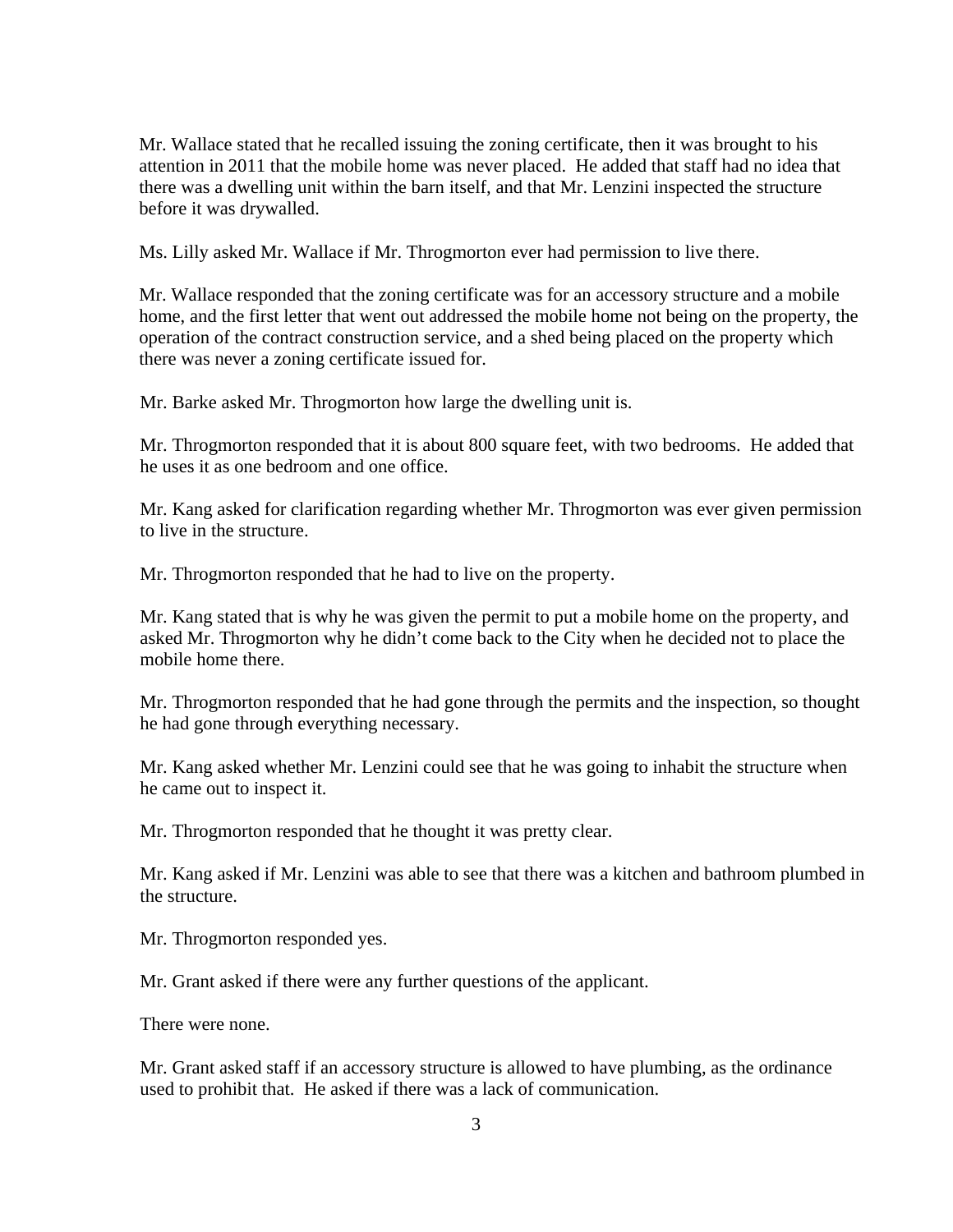Mr. Wallace stated that he does not think it uncommon to have a shower, a sink, or a toilet in a garage, however if a permit is issued for a garage, the assumption is that it will not be lived in. He said that the guidelines on the permit would have been very different if staff had been told the accessory structure was going to have a dwelling unit in it.

Mr. Grant asked Mr. Throgmorton if fire separation was mentioned during the inspection between the garage and the dwelling unit.

Mr. Throgmorton stated no.

Mr. Barke asked what defines a business, in that if business is being conducted out of a residence, yet the staff report states that no customers will be visiting the business, is it not still a business.

Mr. Wallace responded that there is an office in the building where one staff person works.

Mr. Throgmorton stated that his staff is seasonal.

Mr. Barke asked why this business requires a special use permit.

Mr. Wallace responded that the business is being run out of the structure, all correspondence goes there, there's advertising on the mailbox, there are trucks that go out of there, and there are employees that go there, which is the same as if you were at an industrial park.

Mr. Barke asked how that would be differenciated from an insurance or vacuum salesman.

Mr. Wallace responded that there is a definition for home occupation and home office, which have specific sets of guidelines.

Mr. Barke asked Mr. Throgmorton if he is being assessed taxes for a pole barn, or for a dwelling unit, since his dwelling unit is inside his pole barn.

Mr. Throgmorton responded that he is being assessed as a partial business, a two room office, and an 800 square foot house.

Mr. Grant asked if anyone would like to speak in favor of the application.

There was no one.

Mr. Grant asked if anyone would like to speak in opposition of the application.

Mr. David Gilbert came forward and stated that he has a house and a pole barn on the property immediately to the west of Mr. Throgmorton. He said that he moved there in 1996, and there was nothing there but a bean field. He expressed concern that the special use permit could turn the area into an industrial park, and he did not move to the area to live in an industrial park. He stated that there does not seem to be anyone addressing the issue of the gravel road that leads to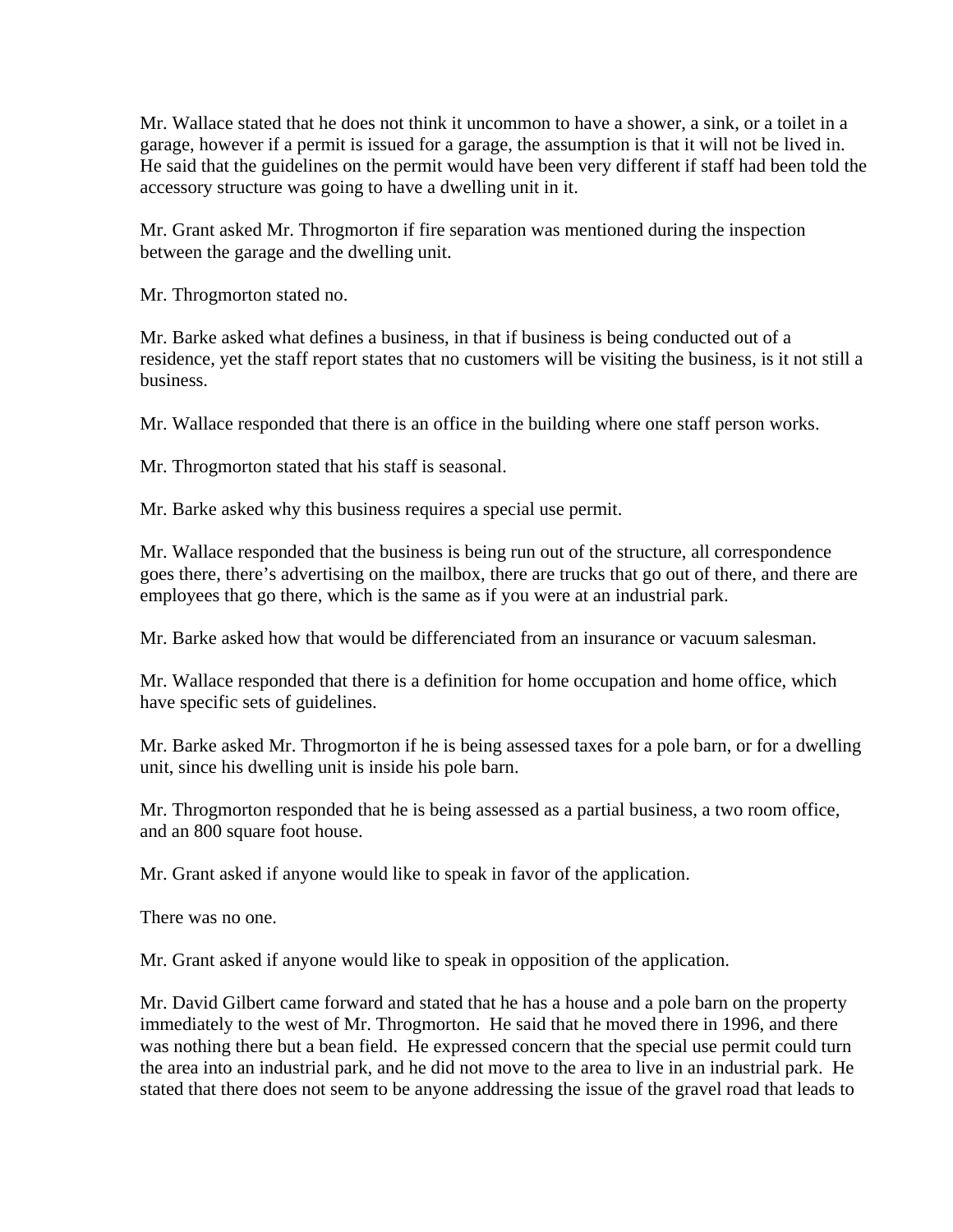the business, which he has graveled many times, as have his neighbors. He asked if the City would put in a regular, paved road and all the other things that would go into a regular business if the permit is approved. He said he has witnessed trailers and delivery trucks going down the road, as is required for the business, but wants to know what the plans are for Neal Lane.

Mr. Wallace responded that the special use permit would not include any road improvements.

Ms. Jane Hinze of 1500 Mary Nell Lane came forward and stated that Neal Lane runs along her back yard, and that clouds of dust have been a huge issue for the residents there when traffic uses Neal Lane. She said that it is a one lane road, which also presents a hazard, and the amount of traffic is a concern for her.

Mr. Paul Hinze of 1500 Mary Nell Lane came forward and stated that he and Jane have lived there for 25 years. He said when they moved there all he expected were corn fields and perhaps some low density housing, but with a pocket zoning for a business in the agricultural district he expects property values to decline. He added that he has seen vehicles end up in the ditch when trying to pass two at a time, and that the business is just not in keeping with the environment in the area.

Mr. Barke asked Mr. Hinze if there were multiple home owners on Neal Lane.

Mr. Hinze responded yes.

Mr. Barke stated that he must know then, that all the dust and traffic is not soley because of Mr. Throgmorton's business.

Mr. Hinze responded that is true, however as soon as Mr. Throgmorton opened his business, he noticed more traffic on a regular, daily basis that a single family residence would not cause.

Mr. Anz asked Mr. Wallace for the definition of "contract construction services."

Mr. Wallace responded that it was first defined in a broad way, meaning a business that operates from a specific location on contract with their customers.

There was discussion regarding the concept of contract construction services and the fact that they do need to go through a site plan review when allowed in AG by special use permit.

Mr. Grant asked if anyone else wished to speak in opposition.

There was no one.

Mr. Wallace stated that he had two letters in opposition and then read them aloud. They will be made part of the record.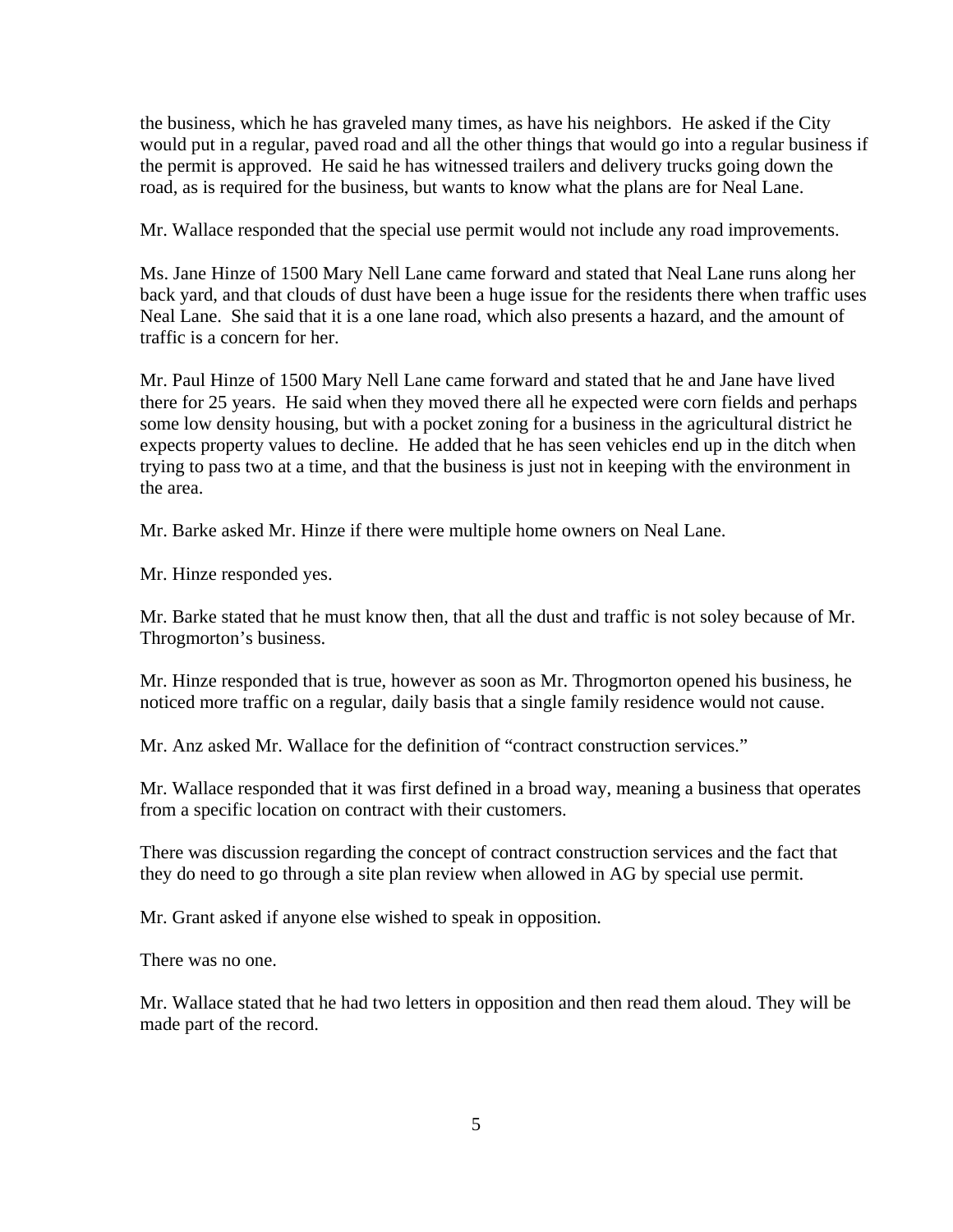Mr. Grant asked Mr. Taylor to continue with the report.

 Mr. Taylor read parts C and D of the staff report with a recommendation to approve PC 14-04, with conditions.

Mr. Grant asked if there were any questions of staff from Commissioners.

Mr. Kang asked about item three of the criteria, saying that the residents do believe their property values will be negatively affected. He said that this is not a fair evaluation. He expressed the same concern about number four, and stated that he does not understand staff's recommendation.

Mr. Grant asked what would happen if Mr. Throgmorton does not build a house within five years, adding that is a long time for the neighbors to wait.

Mr. Wallace responded that Mr. Throgmorton would be notified, and if he was not in compliance within a given amount of time, he would be cited and the special use permit would become null and void.

Mr. Barke stated that he feels the staff report is somewhat flawed in that it reads as though the business is already there at this time, so therefore will not effect traffic, etc. He added that this view only rewards the bad behavior exhibited by the applicant by not going through the proper channels in the first place.

Mr. Grant asked if there were any further questions of staff.

There were none.

Mr. Grant asked if there were questions from anyone to anyone.

Mr. David Columbo of One Hartwood Drive came forward and stated that traffic has picked up on Neal Lane over the years when people have built their homes there. He said that he has graded the road over the years and that to blame it all on Randy would not be right, and that people cut through Hunt Road over to Neal Lane on a regular basis.

Mr. Grant asked about having the private lane become a City street, saying that he knew it would require curb and gutters and other improvements.

Mr. Columbo responded that has been checked into and it is cost prohibitive.

Ms. Clair McClure asked what the result will be if the special use permit is denied.

Mr. Wallace responded that Mr. Throgmorton would have to relocate his business.

There was discussion as to improving the building, the parking, the surface area, and the six foot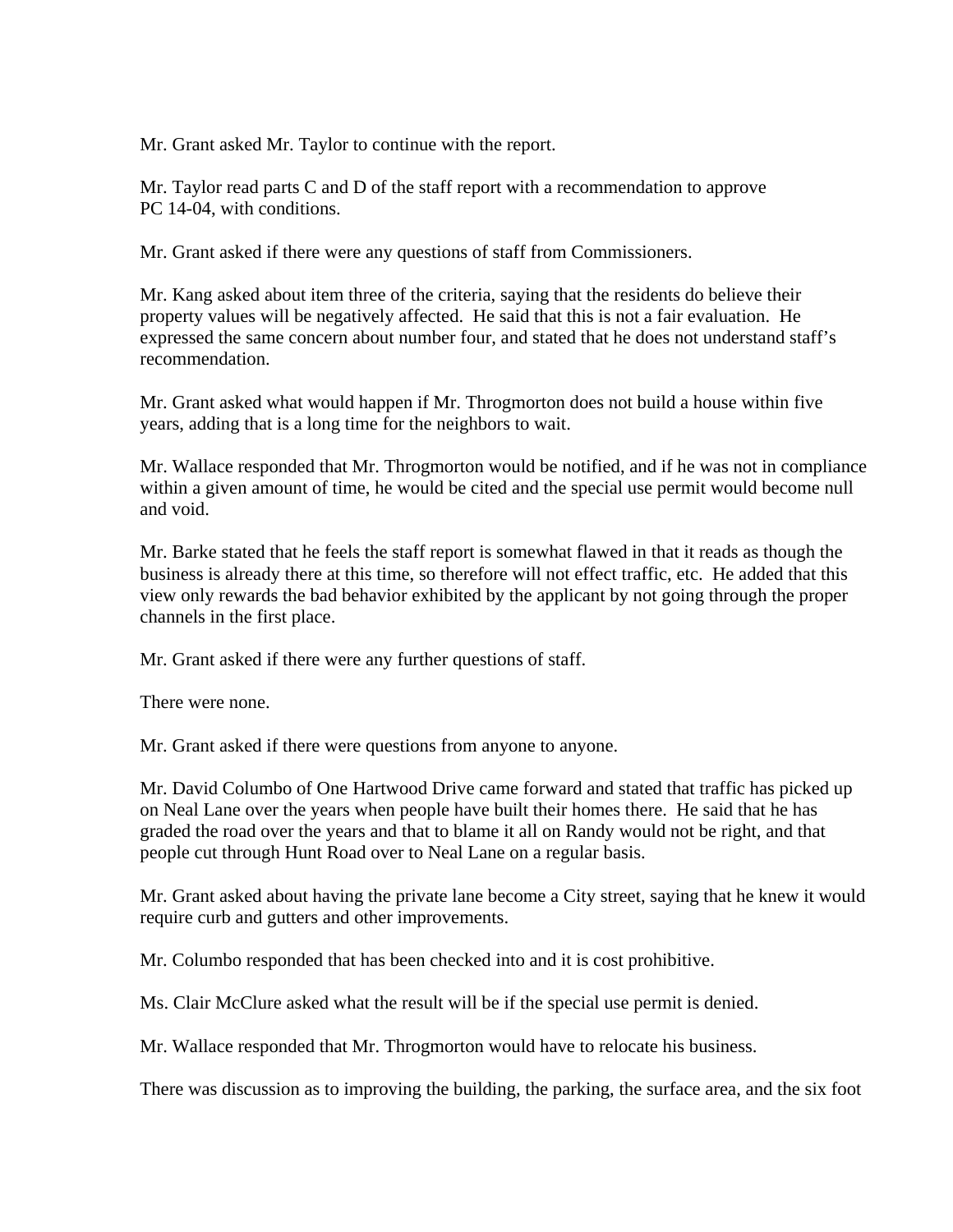screening that should surround the storage area.

Mr. Jose Llamas of 1600 Neal Lane came forward and stated that he has three children who he drives to school and picks up at the end of the road where the bus drops them off. He said that he probably spends as much time on the road as Mr. Throgmorton and his employees.

Mr. Grant asked if there were any further questions.

There were none.

Mr. Grant closed the public hearing on PC 14-04 and asked for a motion on the findings of fact.

Mr. Kang moved, seconded by Ms. Lilly, that the Commission accept as findings of fact Parts A and B of the staff report for PC 14-04, that the applicant was present, that no one spoke in favor, that three people spoke in opposition and that two letters of opposition were read.

The motion passed on a unanimous voice vote.

Mr. Grant asked Commissioners if they wished to vote on the seven criteria individually or collectively.

Mr. Kang moved, seconded by Mr. Love, to vote on the criteria individually.

The motion passed on a unanimous voice vote.

Mr. Grant stated that the seven criteria would be voted on individually and asked for a motion on each as they were read.

Criteria #1:

Mr. Kang moved, seconded by Ms. Lilly, that the proposed Special Use will permit and encourage an environment of sustained desirability and stability, and that it will be in harmony with the character of the surrounding neighborhood.

Roll Call Vote:  $Yes - 0$ No - 6 (Barke, Grant, Anz, Kang, Lilly, Love)

Criteria #2:

Mr. Kang moved, seconded by Ms. Lilly, that the establishment, maintenance, or operation of the Special Use will not be detrimental to or endanger the public health, safety, or general welfare.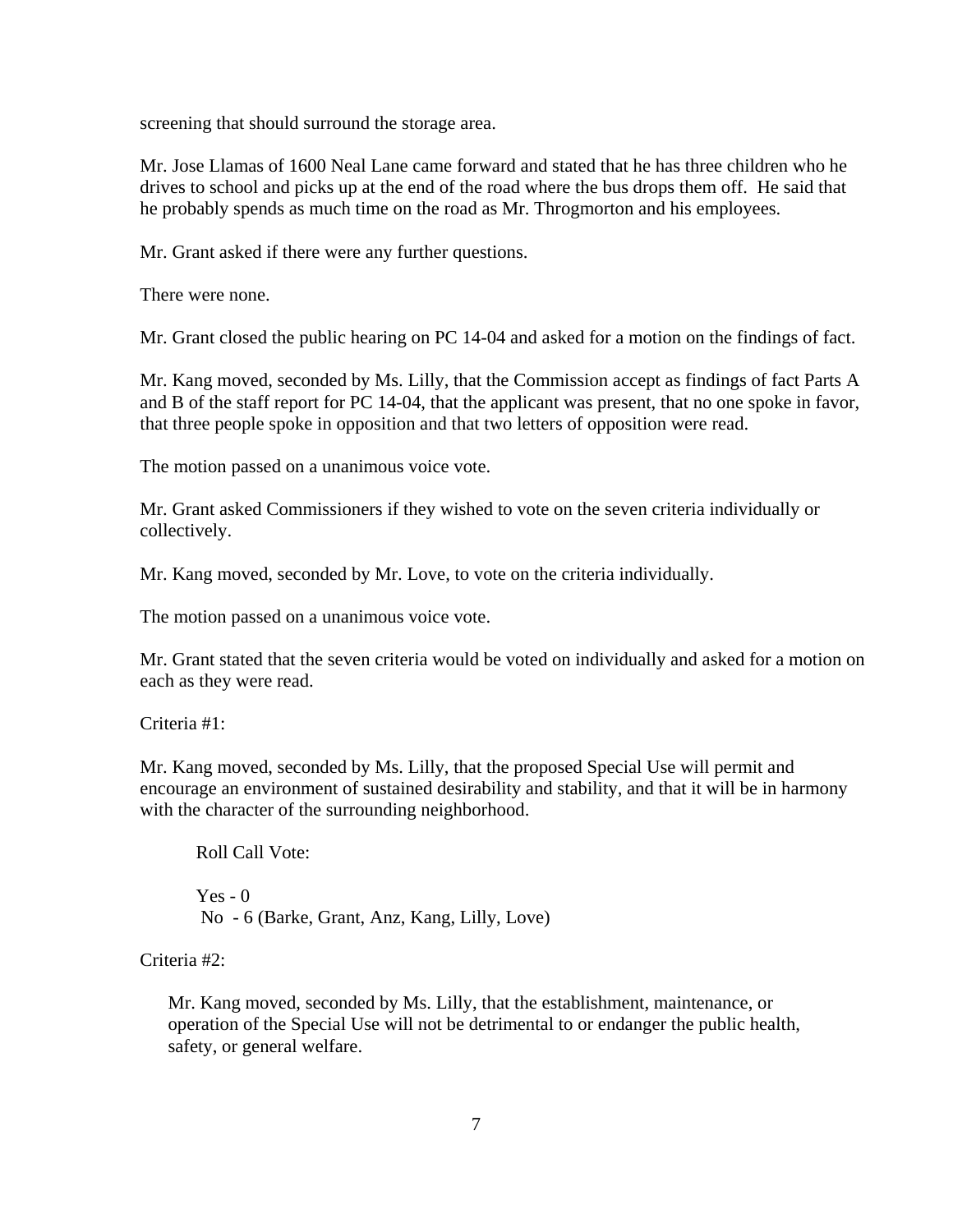Roll Call Vote:

 Yes - 5 (Barke, Grant, Kang, Lilly, Love)  $No-1 (Anz)$ 

Criteria #3:

Mr. Kang moved, seconded by Ms. Lilly, that the Special Use will not be injurious to the use and enjoyment of other property in the immediate vicinity for the purposes already permitted, nor substantially diminish and impair property value within the neighborhood.

Roll Call Vote:  $Yes - 1 (Love)$ No - 5 (Barke, Grant, Anz, Kang, Lilly)

Criteria #4:

Mr. Kang moved, seconded by Ms. Lilly, that the establishment of the Special Use will not impede the normal and orderly development and improvement of surrounding property for uses permitted in the District.

Roll Call Vote:

 Yes - 4 (Barke, Grant, Lilly, Love)  $No-2 (Anz, Kang)$ 

Criteria #5:

Mr. Kang moved, seconded by Mr. Barke, that adequate utilities, access roads, drainage and other necessary facilities have been or are being provided.

Roll Call Vote:

 Yes - 5 (Barke, Grant, Kang, Lilly, Love) No - 1 (Anz)

Criteria #6:

Mr. Kang moved, seconded by Ms. Lilly, that adequate measures have been or will be taken to provide ingress and egress so designed as to minimize traffic congestion in the public streets.

Roll Call Vote:

Yes - 4 (Barke, Grant, Kang, Lilly)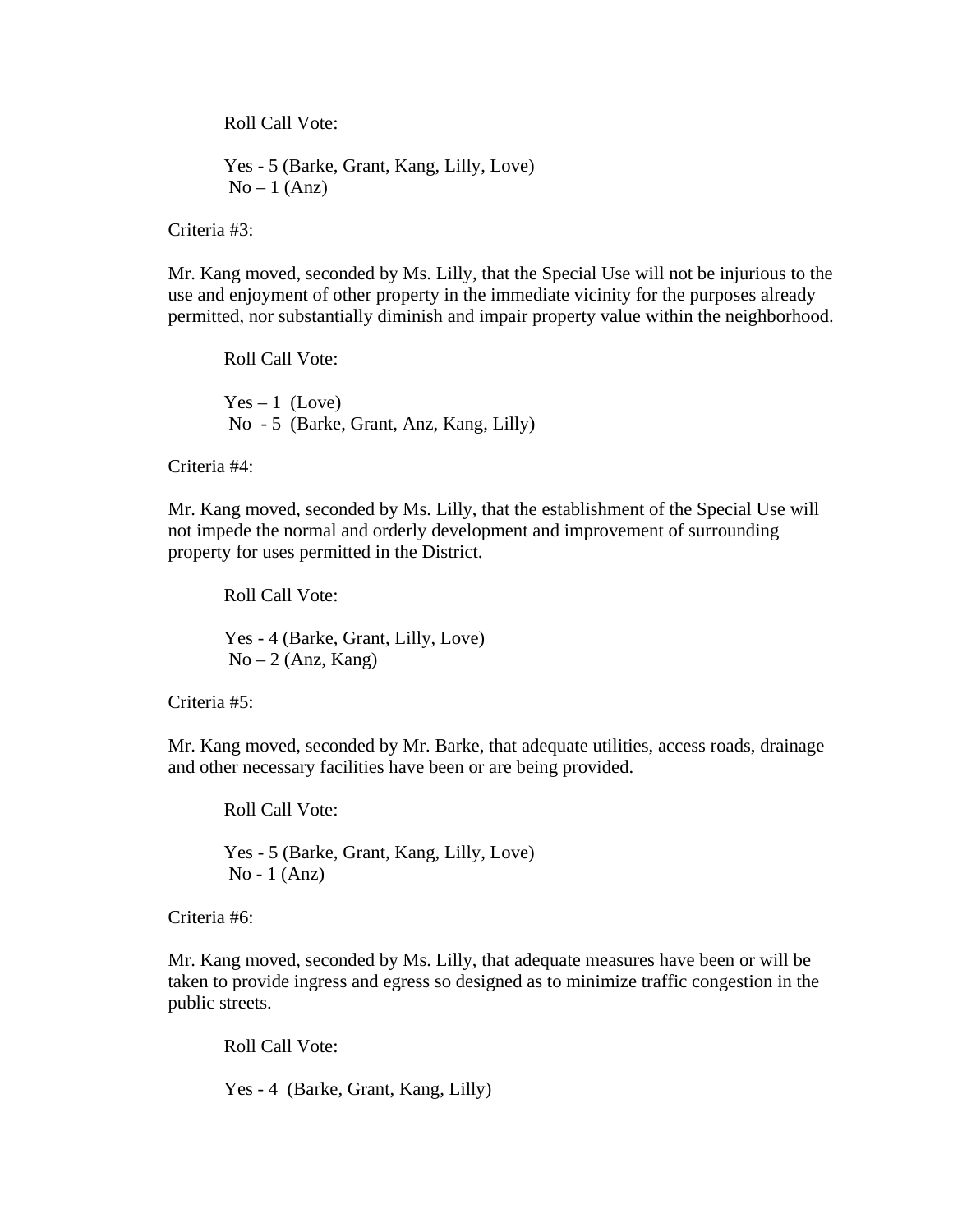No - 2 (Anz, Love)

Criteria #7:

Mr. Kang moved, seconded by Mr. Anz, that the Special Use will be located in a District where such use may be permitted, and shall conform of all requirements of this Article.

Roll Call Vote:

 Yes - 6 (Barke, Grant, Anz, Kang, Lilly, Love)  $No - 0$ 

Mr. Grant asked for a motion with respect to a recommendation to the City Council.

Mr. Kang moved, seconded by Mr. Anz, that the Commission recommend approval of PC 14-04 as presented by staff with conditions.

Roll Call Vote:

 $Yes - 0$ No - 6 (Barke, Grant, Anz, Kang, Lilly, Love)

Mr. Wallace stated that this matter is tentatively scheduled for City Council Agenda on August 6, 2013.

**C. PC 14-05**, Jeff Cermak of TitleMax of Illinois, Inc., is requesting a Special Use Permit to allow a credit service business (other than a bank) in the SB, Secondary Business, district, located at 500 East Walnut Street.

Mr. Grant declared Public Hearing PC 14-05 open and asked Mr. Wallace to read the legal notice.

Mr. Wallace read the legal notice.

Mr. Grant asked Mr. Taylor to present the staff report.

Mr. Taylor, Planner for the City of Carbondale, was sworn in and read parts A and B of the staff report.

Mr. Grant asked if there were any questions of the staff.

There were none.

Mr. Grant asked if the applicant was present and would like to speak.

Mr. Jeff Cermak came forward and stated that the business is hoping to move into the old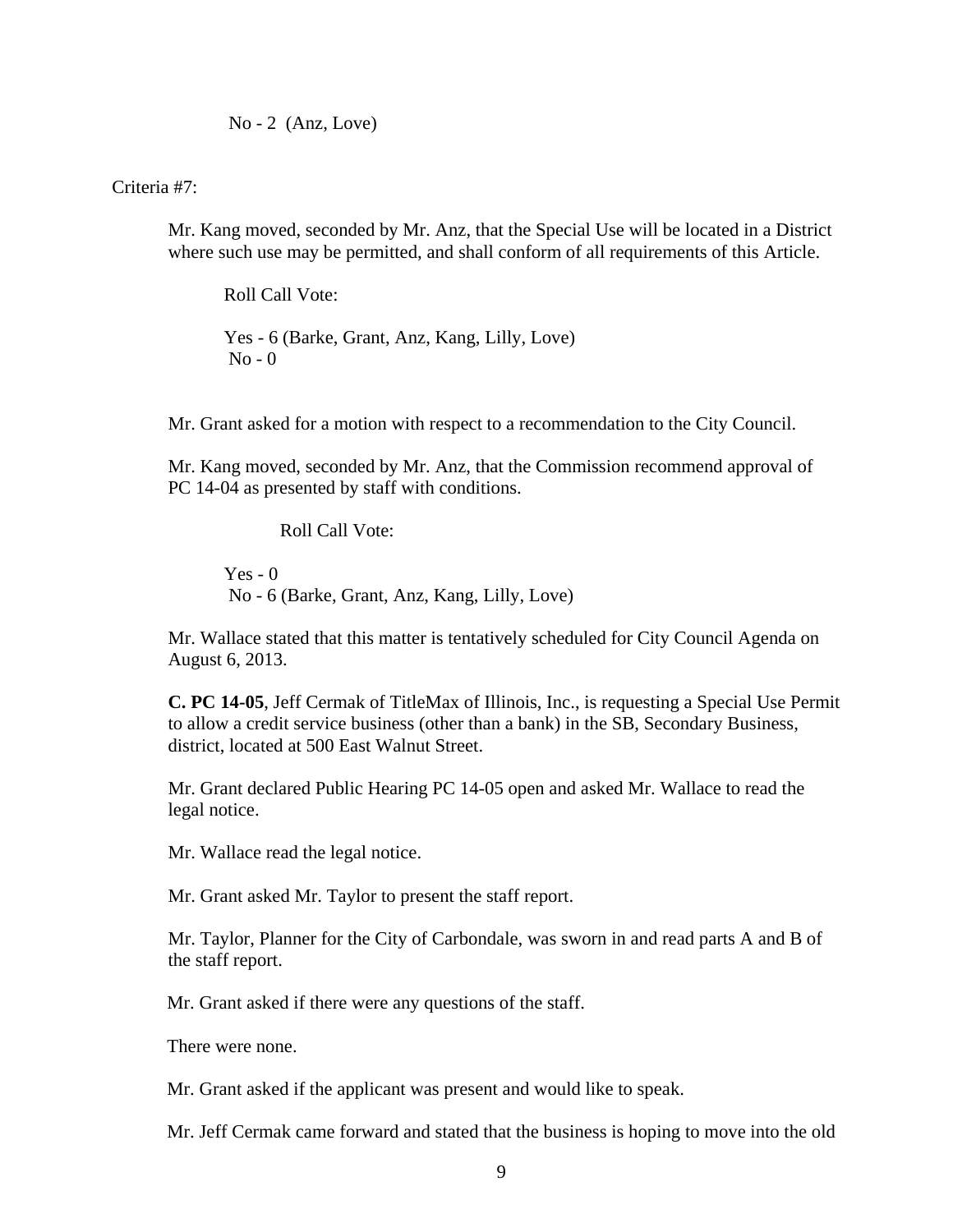Wendy's building and would be a supporting community member by adding financial stability and a functioning business to the empty building. He spoke about Title Max's number of stores in other areas of the state, what sets them apart from other similar businesses, and offered to answer any questions.

Mr. Grant asked if anyone wished to speak in favor.

There was no one.

Mr. Grant asked if anyone wished to speak in opposition.

There was no one.

Mr. Grant asked Mr. Taylor to continue with the staff report.

Mr. Taylor read parts C and D of the staff report with a recommendation to deny PC 14-05.

Mr. Grant asked if there were any questions of staff from Commissioners.

Mr. Barke stated that he had many questions for Mr. Price, but could not ask them since Mr. Price was not in attendance.

Mr. Grant asked if it is true that the interest rate must be higher than 36%.

Mr. Barke responded that he believes that is a cap, not a minimum, and that there is plenty wrong with this report.

Mr. Grant asked if there were any questions from anyone to anyone.

There were none.

Mr. Grant closed the public hearing for PC 14-05 and asked for a motion on the findings of fact.

Mr. Barke moved, seconded by Mr. Love, that the Commission accept as findings of fact Parts A and B of the staff report for PC 14-05, that the applicant's representative was present, and that no one spoke in favor or in opposition.

The motion passed on a unanimous voice vote.

Mr. Barke moved, seconded by Mr. Kang, that the seven criteria be voted on collectively rather than individually.

The motion passed on a unanimous voice vote.

Mr. Barke moved, seconded by Mr. Kang, that the seven criteria for granting a special use have been met.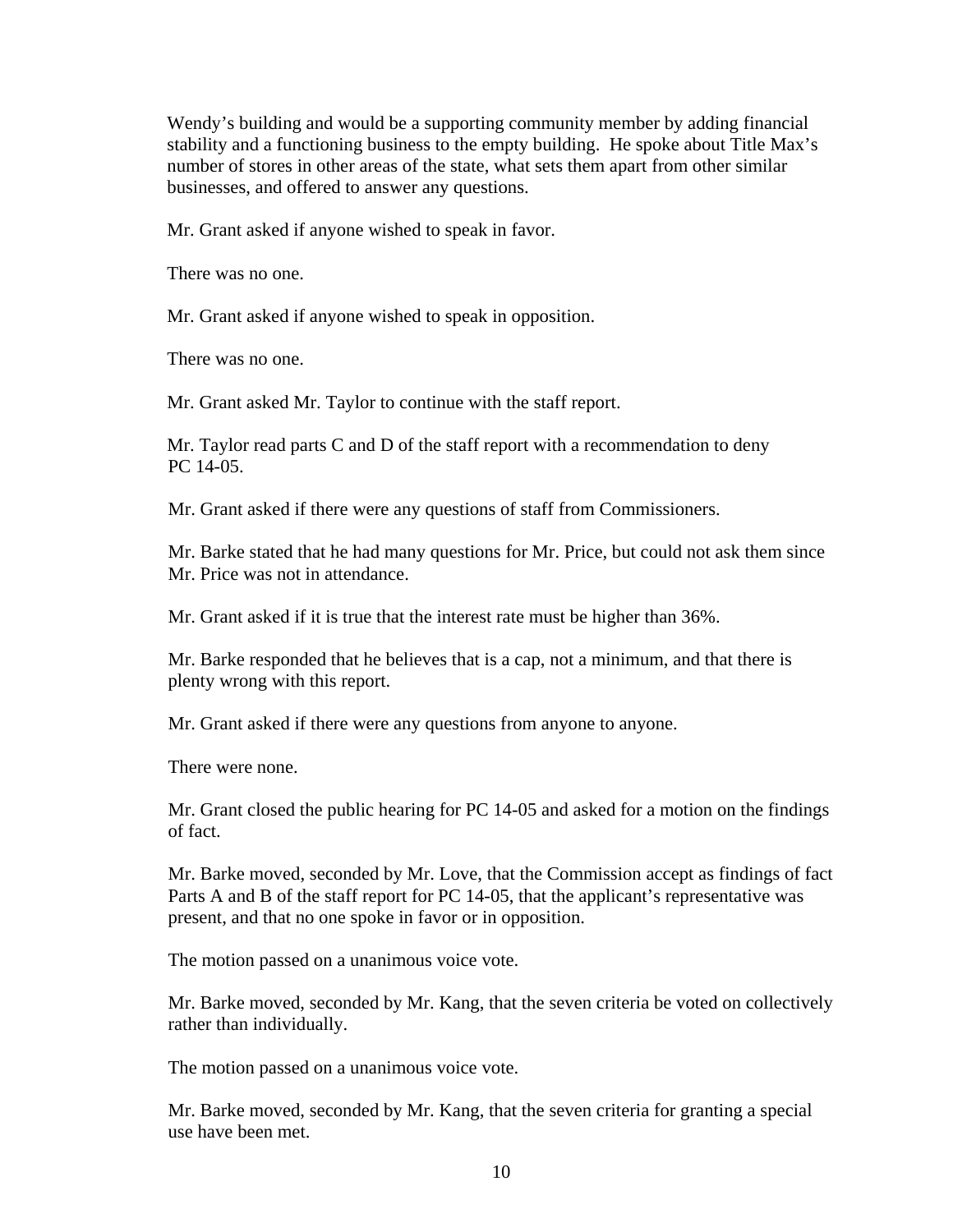Roll Call Vote:

 Yes - 6 (Barke, Grant, Anz, Kang, Lilly, Love)  $No - 0$ 

Mr. Grant asked for a recommendation to the City Council.

Mr. Barke moved, seconded by Mr. Kang, that the commission recommend approval of PC 14-05.

Roll Call Vote:

 Yes - 6 (Barke, Grant, Anz, Kang, Lilly, Love)  $No - 0$ 

Mr. Wallace stated that this matter will be on the City Council agenda of August  $6<sup>th</sup>$ .

#### **5. Old Business**

None

#### **6. New Business**

**A.** City Council Agendas of June 11 and June 25, 2013

Ms. Bradshaw reviewed the agendas as related to Planning.

Mr. Kang spoke about the Neighborhood Notification Program, whereas people can register to receive information regarding any upcoming public hearings being heard by the Planning Commission or the Zoning Board of Appeals.

Mr. Wallace stated that there are approximately twenty-five people signed up thus far.

#### **7. Adjournment**

Mr. Grant adjourned the meeting at 8:13 p.m.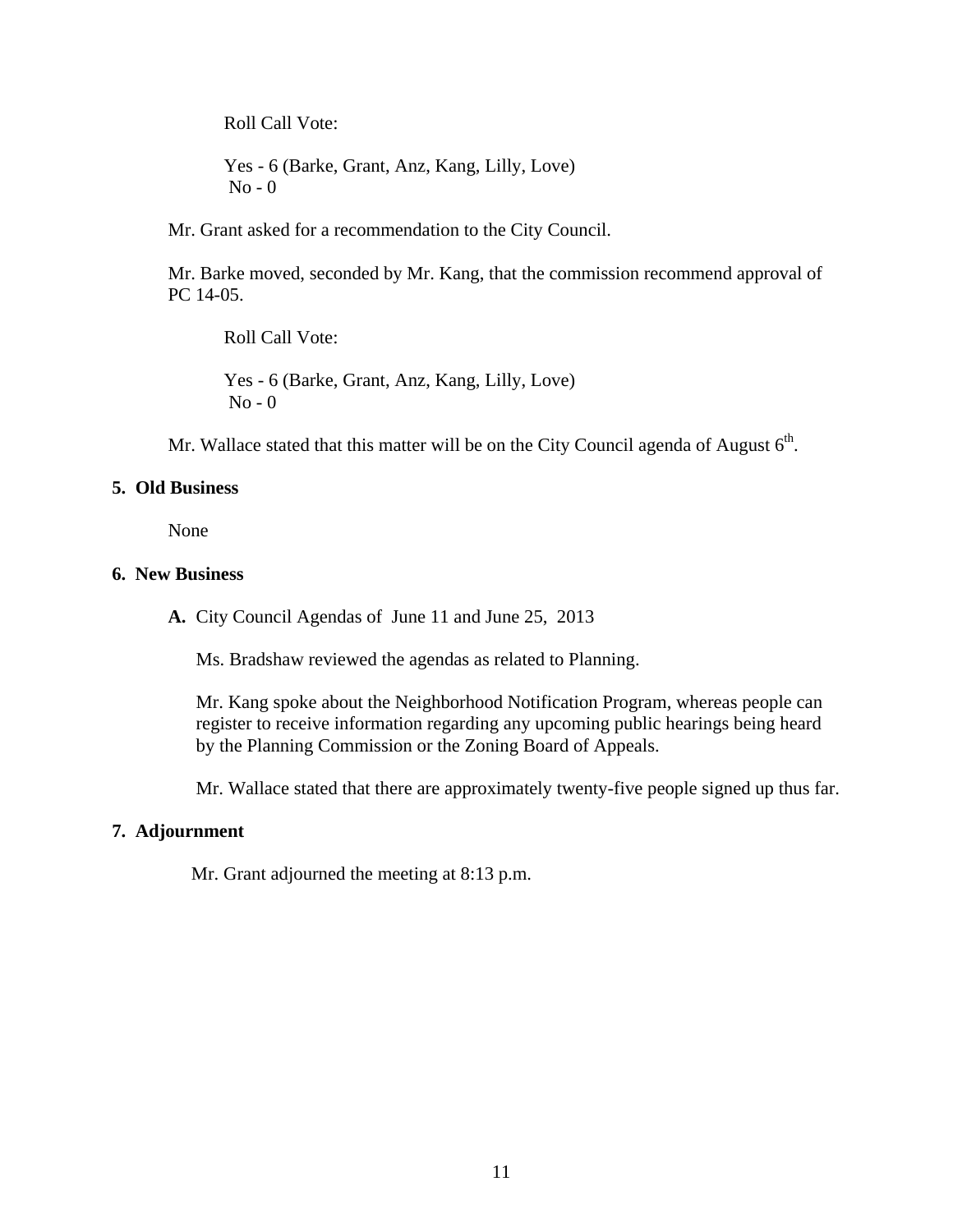

**MINUTES**

**Carbondale Planning Commission Wednesday, August 14, 2013 Room 108 City Hall/Civic Center 7:00 p.m.**

Mr. Grant called the meeting to order at 6:07 p.m.

| <b>Members Present:</b> | Anz, Barke, Grant, Kang, Love, McClurg, Lilly<br>Bradshaw (ex-officio) |
|-------------------------|------------------------------------------------------------------------|
| <b>Members Absent:</b>  | – Hunsaker                                                             |
| <b>Staff Present:</b>   | Wallace, Taylor                                                        |

#### **Approval of Minutes:**

Mr. Barke moved, seconded by Mr. McClurg, to approve the minutes of July 17, 2013. The motion to approve the minutes passed on a unanimous voice vote.

#### **Report of Officers, Committees, Communications:**

None

#### **Public Hearings:**

**A. PC 14-03**, **Continuation of June 5, 2013 Hearing**: Lindsey Fisher is requesting a rezoning from the R-1-5, Low Density Residential District, to the NB, Neighborhood Business District, and a Special Use Permit to allow an automotive repair and service facility in the NB, Neighborhood Business District, at 413 North Oakland Avenue.

Mr. Wallace stated that he had received correspondence from the applicant very late this afternoon asking that the hearing be postponed until a future meeting. He stated that the hearing would be postponed until next month, with sufficient notice to the neighbors and those on the neighborhood notification list.

Mr. Kang asked if the applicant is being charged for these postponement notifications.

Mr. Wallace responded no, that staff does it as a courtesy and it is not required. He added that the notifications are sent via regular mail rather than certified mail, and that the applicant will be consulted as to which of the two meetings in September they wish to be heard.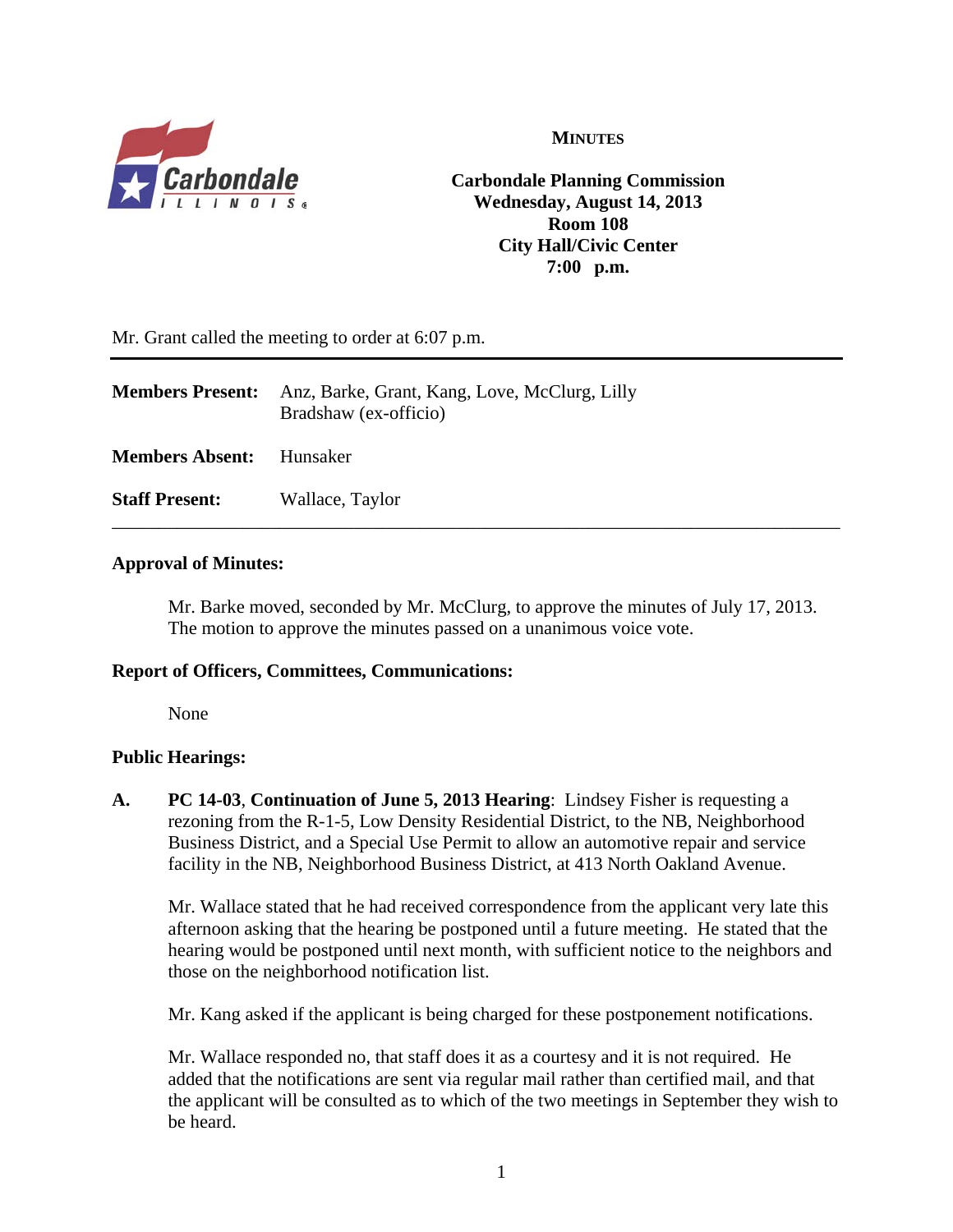**B. PC 14-06**, Don Morgan is requesting a rezoning from RR, Rural Residential, to AG, General Agriculture, for property located at 4600 and 4624 Springer Ridge Road.

Mr. Grant declared Public Hearing PC 14-06 open and asked Mr. Wallace to read the legal notice.

Mr. Wallace read the legal notice.

Mr. Grant asked Mr. Taylor to present the staff report.

Mr. Taylor, Planner for the City of Carbondale, was sworn in and read parts A and B of the staff report.

Mr. Grant asked what the minimum lot size in the AG district is.

Mr. Wallace responded five acres.

Mr. Grant noted that the two lots do not meet that requirement.

Mr. Wallace stated that there are two different lots, neither of which are five acres and, if combined, would create a non-conforming situation because there are two primary structures on the land, which is not allowed in the AG district.

Mr. Grant asked if there were any further questions of staff.

There were none.

Mr. Grant asked if the applicant was present and would like to speak.

Ms. Jeanie Akamanti came forward and stated that she resides on the property and the director of the trust. She thanked City Planning staff and the City Attorney for working with her in coming to an agreement to preserve the current use of the land, in light of the annexation agreement. She then stated that she was perplexed at the number of errors in the staff report, and that she would like to take some time to find out where the confusion is particularly regarding the 7.3 acres, not 1.97 plus 3.76 acres as the report states. (Staff has since confirmed the acreage is correct as stated in the report.)

Mr. Taylor responded that the acreages were taken from the City's GIS system, which is not exact, but very close.

Ms. Akamanti stated that a legal description of the property was provided with the application, and it specifically states the 3.69 acres of each lot.

Mr. Barke stated that he believes the applicant is asking to postpone this hearing, and moved to do so. The motion was seconded by Mr. Kang.

Ms. Akamanti agreed.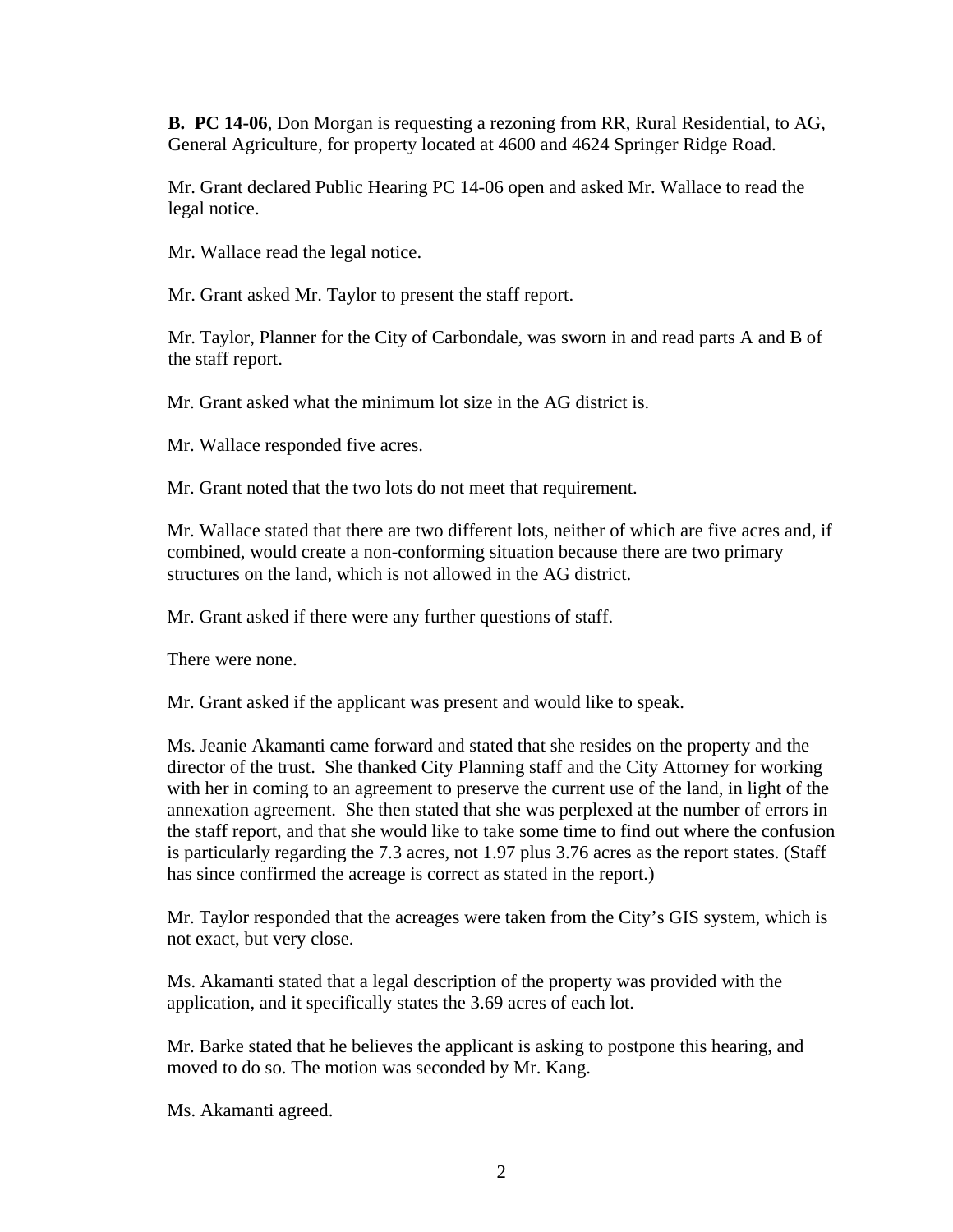Roll Call Vote:

 Yes – 7 (Barke, Anz, Grant, McClurg, Kang, Lilly, Love)  $No - 0$ 

**C. PC 14-07**, Patrick Quinn is requesting a text amendment that would allow dwelling units on the main floor of new buildings constructed in the BPR, Primary Business District, as a special use.

Mr. Grant declared Public Hearing PC 14-07 open and asked Mr. Wallace to read the legal notice.

Mr. Wallace read the legal notice.

Mr. Grant asked Mr. Taylor to present the staff report.

Mr. Taylor, Planner for the City of Carbondale, was sworn in and read part A of the staff report.

Mr. Grant asked if there were any questions of the staff.

There were none.

Mr. Grant asked if the applicant was present and would like to speak.

Mr. Patrick Quinn came forward, was sworn in, and stated that Next Chapter Properties is headquartered in Illinois, but is a national developer of multi-family apartment units tailored toward college and university markets. He said that they have over forty cumulative years of experience and have operated over three thousand units in seven states. He discussed the proposed text amendment and what the company would like to do, which would include a five story building including residential property on the first floor oriented toward University Avenue.

Mr. Grant asked if there were any questions for Mr. Quinn.

Mr. Barke asked if the 710 Book Store is the only business interested in staying if the development moves forward.

Mr. Quinn responded yes, 710 is the only one that has expressed interest in staying, and that most, if not all, of the other spaces are empty.

Mr. Barke asked how the residents would be shielded from people looking in.

Mr. Quinn responded that there are ways to let natural light in and keep people from peering in at the same time, and that those design elements would be utilized. He added that the only way out, except for emergency egress, would be through a centralized corridor that would be self contained within the building, which would help prevent crowds from pouring in or out from the street.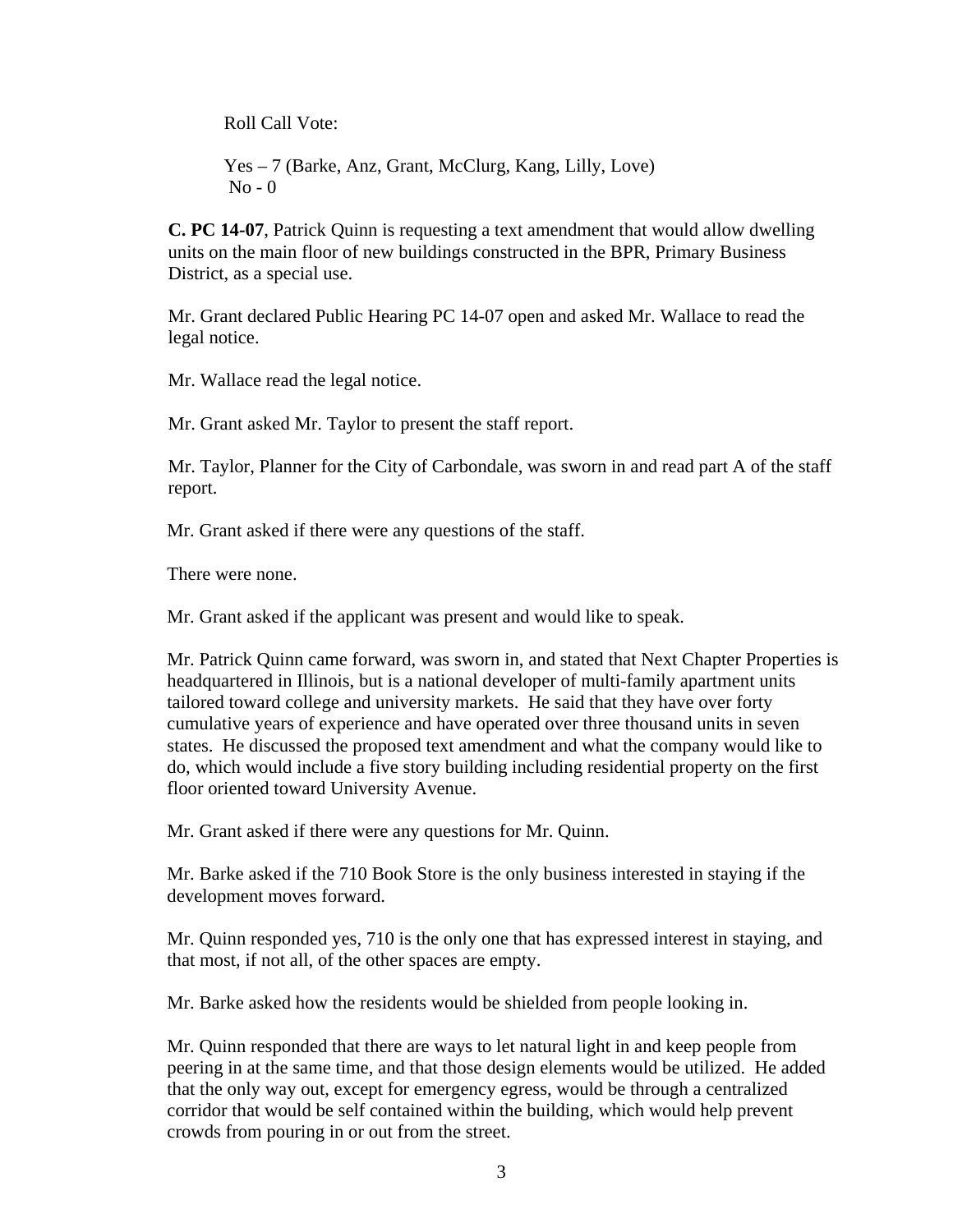Mr. Grant asked if there were any preliminary plans or drawings available for Commissioners to view.

Mr. Quinn responded that the hurdle of the text amendment must come before actual design processes begin.

Mr. Kang stated that some conceptual drawings would be necessary for him to feel as though he could vote for the project.

Mr. Wallace stated that this is specific to a text amendment, not an individual project. He explained that, if the text amendment is approved, Mr. Quinn would then have to come back to the Commission and to Council for approval of the actual project and location.

Mr. Barke asked to what extent the applicant checked with other businesses to ascertain who might be interested in occupying the retail space.

Mr. Quinn responded that they checked not only locally, but also with other retail brokers that they have relationships with in other areas.

Mr. Barke asked how many national chain retailers he has seen on the strip.

Mr. Quinn responded Jimmy Johns and Dairy Queen.

Mr. Barke stated that, other than those two, the strip is made up of mom-and-pop, local shops. He added that he encourages the population expansion on the strip, but the business aspect also needs to stay.

Mr. Quinn responded that the development does not call for complete occupation of the first floor as residential, and that the Illinois Avenue portion would be entirely commercial.

Mr. Barke asked what about parking.

Mr. Quinn stated that they are going to have to work on the parking issue.

Mr. Grant asked if there were any further questions for the applicant.

There were none.

Mr. Grant asked if anyone wished to speak in favor.

There was no one.

Mr. Grant asked if anyone wished to speak in opposition.

Mr. Rolf Schilling came forward, was sworn in, and stated that he had been on the Planning Commission for twenty three years in the past. He stated that he received a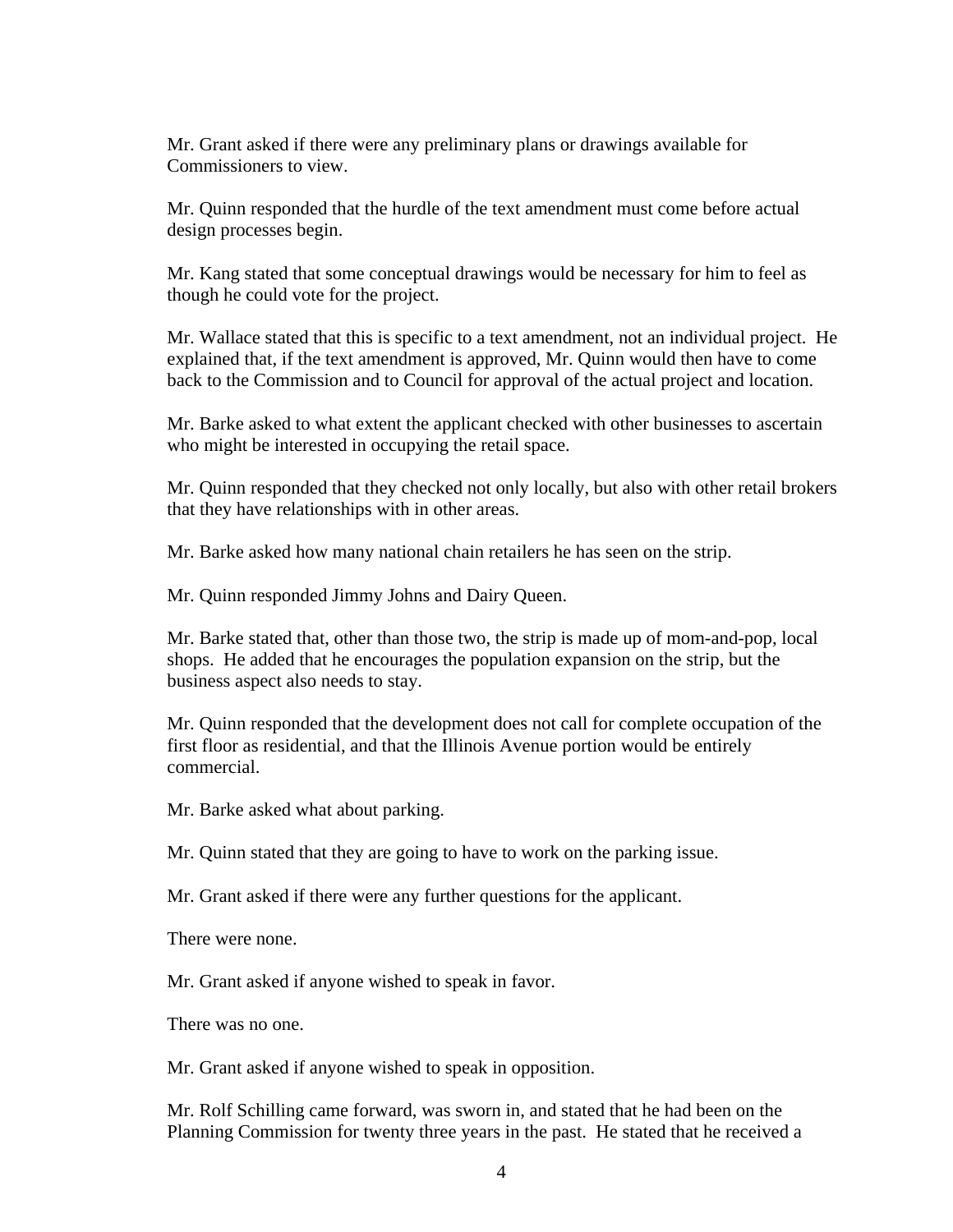copy of the report only after completing a Freedom of Information Act, and the agenda for the meeting did not appear on the City's website until Monday morning. He explained that his reason for bringing this up is that he believed many more people would have attended this meeting if the information would have been easier to obtain in a timely manner.

Mr. Wallace invited Mr. Schilling to join the Neighborhood Notification list, so that he receives information ahead of time.

Mr. Schilling stated that he appreciated that, then said that this text amendment is designed just for Mr. Quinn's development, and that is not how text amendments should be used. He stated that this is going to be a major change for the downtown, and that his clients do not want it because they want residences only on the upper floors. He said with the vacancy rates so high, why do we need another residential development.

Mr. Robert Marks of 706 North Allyn Street came forward, was sworn in and stated that he owns B&L Photo on Freeman Street and has lived in Carbondale for three and a half years. He stated that this could be one of the worse decisions ever made for Carbondale, and that the parking at 710 Bookstore is used for customers who frequent the many shops on the strip, and with the removal of the parking will come the reduction in customers. He said that the rent costs will be prohibitive for most businesses in the new development.

Mr. Jeff Woodruff came forward, was sworn in and stated that he is a property owner and manager and has been for more than forty years. He said that the Comprehensive Plan uses the word "fringes" of town for additional residential uses, not where this development would go. He said that this seems much like spot zoning, and who else would be able to work with the special conditions except this one development, adding that only the "new guy" can add residential uses to the ground floor, where people with lifetime investments in the City will be denied to apply for the same use.

Mr. Tim Parsons came forward, stated that he lives at 3898 Country Club Road in Carbondale, was sworn in, and stated that he's been here for about twenty years and is the owner of Pagliai's Pizza. He said that they rely on families for their business, as the students are gone at certain times of the year. He added that he has a building downtown that has commercial on the bottom and residential on top, which works great. He said that Carbondale needs more businesses right now, not more student housing, especially right downtown where there could be masses of students on the strip at night.

D. Gorton of 606 West Elm came forward, was sworn in, and stated that he had the impression that the TIF District was created downtown to add businesses, not housing. He said that he does not want the TIF District to be used to create just another dormitory, and even though Next Chapter is a good business, they do not have any plans to show and they do not belong downtown.

Bill Hamilton of 416 Irish Rose Lane came forward, was sworn in, and stated that his basic concern is that the text amendment comes before anyone being able to see the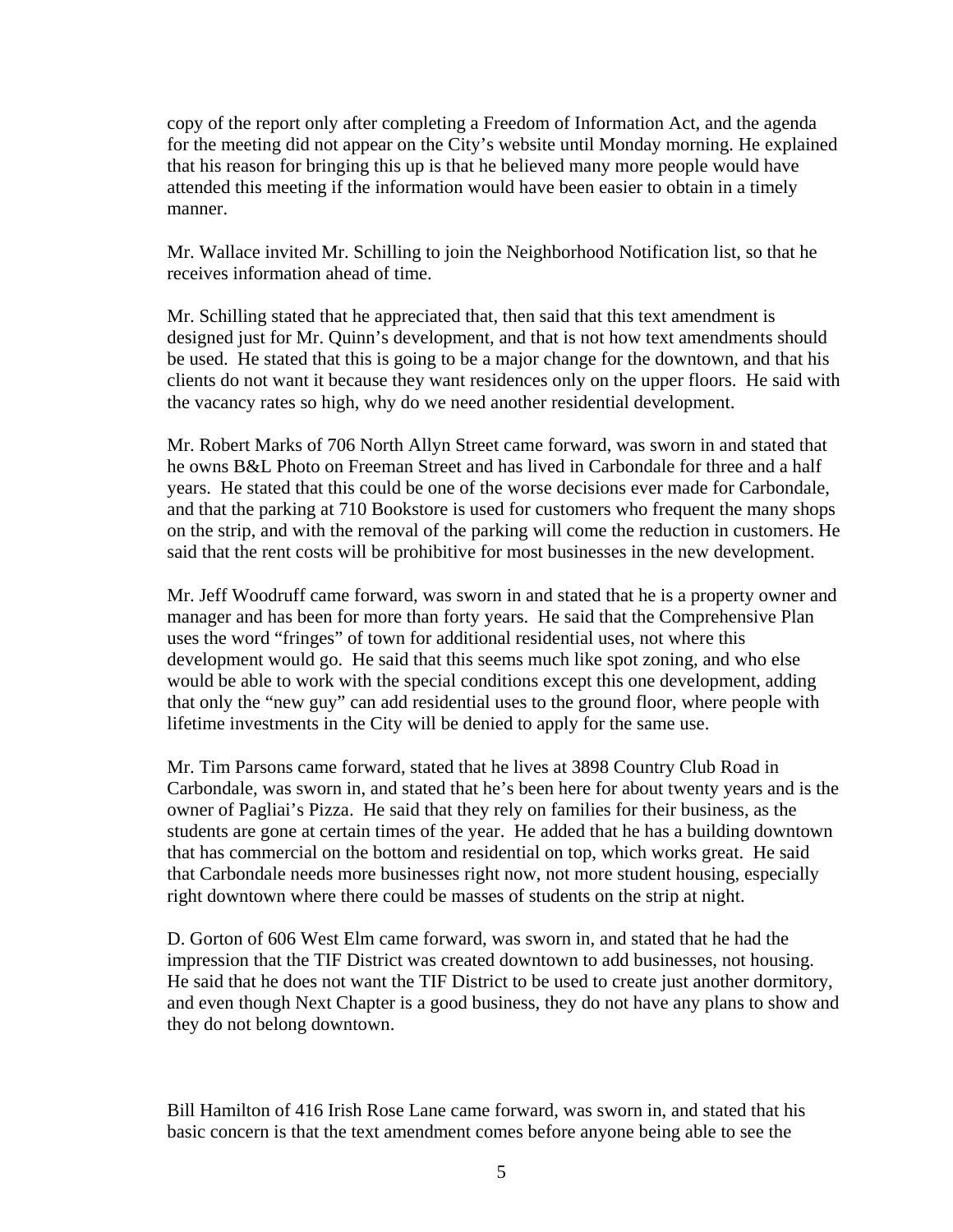project, and it could only open up Pandora's Box which is not where we want to go.

Mr. Adam Loos came forward, was sworn in, and stated that this is a business district, so if Next Chapter wants to build a five-story residential building, they should do it in an R-3 district, not in a TIF District, or it should require businesses on the ground floor. He said that the urban development is a great idea, but not at that location.

Mr. Grant asked if anyone else wished to speak in opposition.

There was no one.

Mr. Grant asked Mr. Taylor to continue with the staff report.

Mr. Taylor read parts B and C of the staff report with a recommendation to approve PC 14-07.

Mr. Grant asked if there were any questions of staff from Commissioners.

Mr. Barke asked what classifies a residential building.

Mr. Wallace responded that the usual answer is a building that was originally built for residential purposes.

Mr. Kang asked why staff is recommending a provision that existing commercial structures cannot be converted into residential space.

Mr. Wallace responded that there is concern that it will be opened up to other commercial buildings that may convert into residential uses.

Mr. Kang said that is showing special treatment to the applicant.

Mr. Grant opened the floor to questions from anyone to anyone and asked Mr. Quinn if the financial portion of this project was dependent on residential density and the rent to be gleaned from those.

Mr. Quinn responded that is part of it, but also the commercial rental space.

Mr. Grant asked Mr. Quinn if he was aware of the earthquake zone we sit in.

Mr. Quinn responded that he is aware of that, and that he is leaving that to the architects and engineers to work with the City to make sure all those items are covered. He asked if he could clear the air about some things that were said earlier, in that Next Chapter is very interested in the commercial end of the project as well as the residential portion. He discussed several success stories in other cities where their campus projects have been constructed, and said that he finds it hard to believe that bringing in more density would hurt local businesses.

Mr. D. Gorton came forward and stated that the project in Peoria that the Devenshire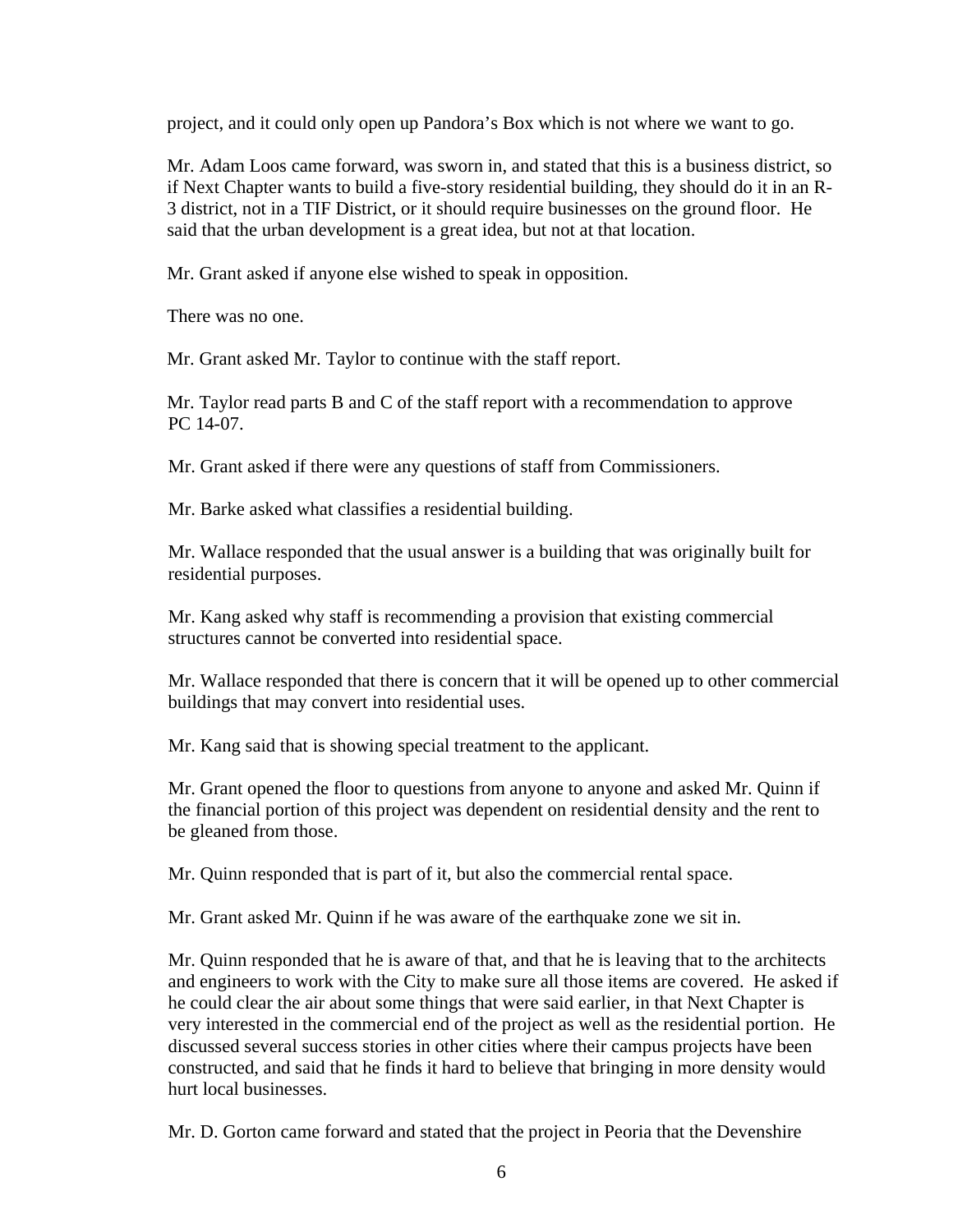Group, the previous company name, built is one of the most unpopular projects ever built in that area, and was never built the way it was proposed. He said that he still doesn't know what the relationship is between the companies and the people representing them.

Mr. Robert Marks came forward and stated that the project should stand on its own or fail on its own, and not use TIF funding.

Mr. Richard Reeve, owner of Shawnee Trails in Carbondale, came forward, was sworn in and stated that he believes the addition of this project will take parking away from the nearby businesses. He noted that Mr. Quinn already admitted that they have a parking issue that has not been addressed, and that the loss of 710 Bookstore's parking lot will hurt the surrounding businesses.

Ms. Cheryl Bryant came forward, was sworn in, and asked if anyone has done any math research on how many existing rental units are empty this year. She said this is the first year that she has had ten vacant units, nice units that are reasonably priced and close to campus. She said she has spoken to other landlords in the vicinity who also have vacant units, and that she is not only required to have parking but to stripe lines on the lot, so where are these new residents of downtown going to park. She said that she feels as though the developers of the proposed project are getting special treatment.

Tim Parsons came forward and stated that if the similar project in Champaign/Urbana didn't survive, why would anyone think a similar project in Carbondale would.

Mr. Quinn stated that the project there was called the Burnham Tower and that it was anchored by a large retail store that and a secondary store. The secondary store did not succeed, so their City Council approved that area of the building to go to residential on the first floor.

Mr. Grant closed the public hearing for PC 14-07 and asked for a motion on the findings of fact.

Mr. Love moved, seconded by Ms. Lilly, that the Commission accept as findings of fact Parts A and B of the staff report for PC 14-07, that the applicant was present, and that no one spoke in favor and seven people spoke in opposition.

The motion passed on a unanimous voice vote.

Mr. Grant asked for a recommendation to the City Council.

Mr. Love moved, seconded by Ms. Lilly, that the Commission recommend approval of PC 14-07, as stated in Part C of the staff report.

Mr. Grant stated that he thinks if the primary business district is opened for residential use on the first floor, we will no longer have a primary business district.

Mr. Barke stated that he understands what the developer is attempting to do, however he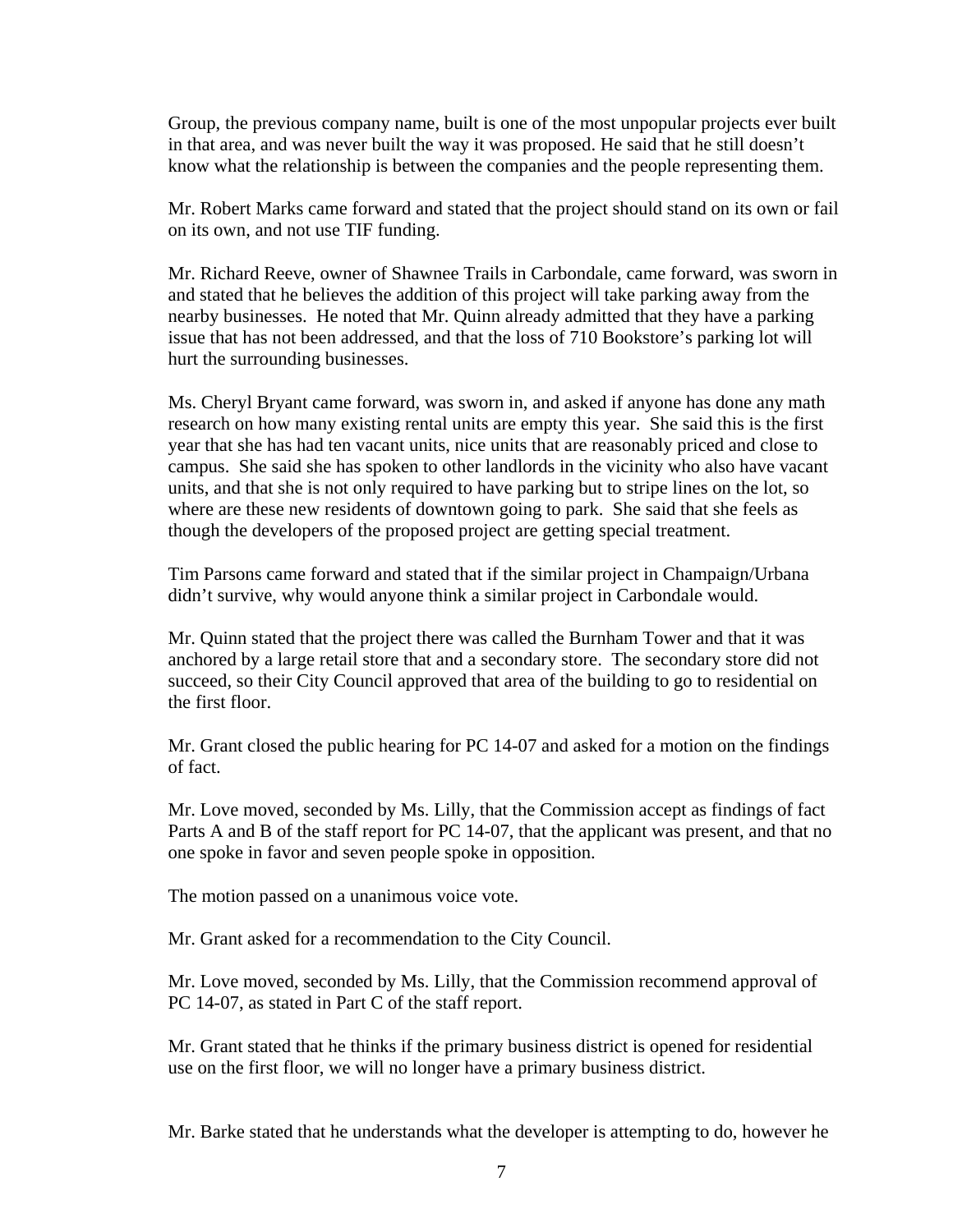does not like that the proposal isolates one spot in that section of the strip, and that if it's going to be available, it should be available to all.

Mr. Anz stated that designs work best that go around corners and that downtown businesses die without density. He said if there is a parking problem, it can mean that the economy is good.

Mr. McClurg asked if the text amendment only applies to 5,000 square feet of space.

Mr. Anz reminded everyone that the case still has to go to the City Council.

Roll Call Vote: Yes - 1  $(Ans)$ No – 6 (Barke, Grant, McClurg, Kang, Lilly, Love)

Mr. Wallace stated that this matter will be on the City Council agenda of August  $27<sup>th</sup>$ .

#### **5. Old Business**

None

#### **6. New Business**

**A.** City Council Agendas of August 6, 2013

Ms. Bradshaw reviewed the agendas as related to Planning.

#### **7. Adjournment**

Mr. Grant adjourned the meeting at 8:44 p.m.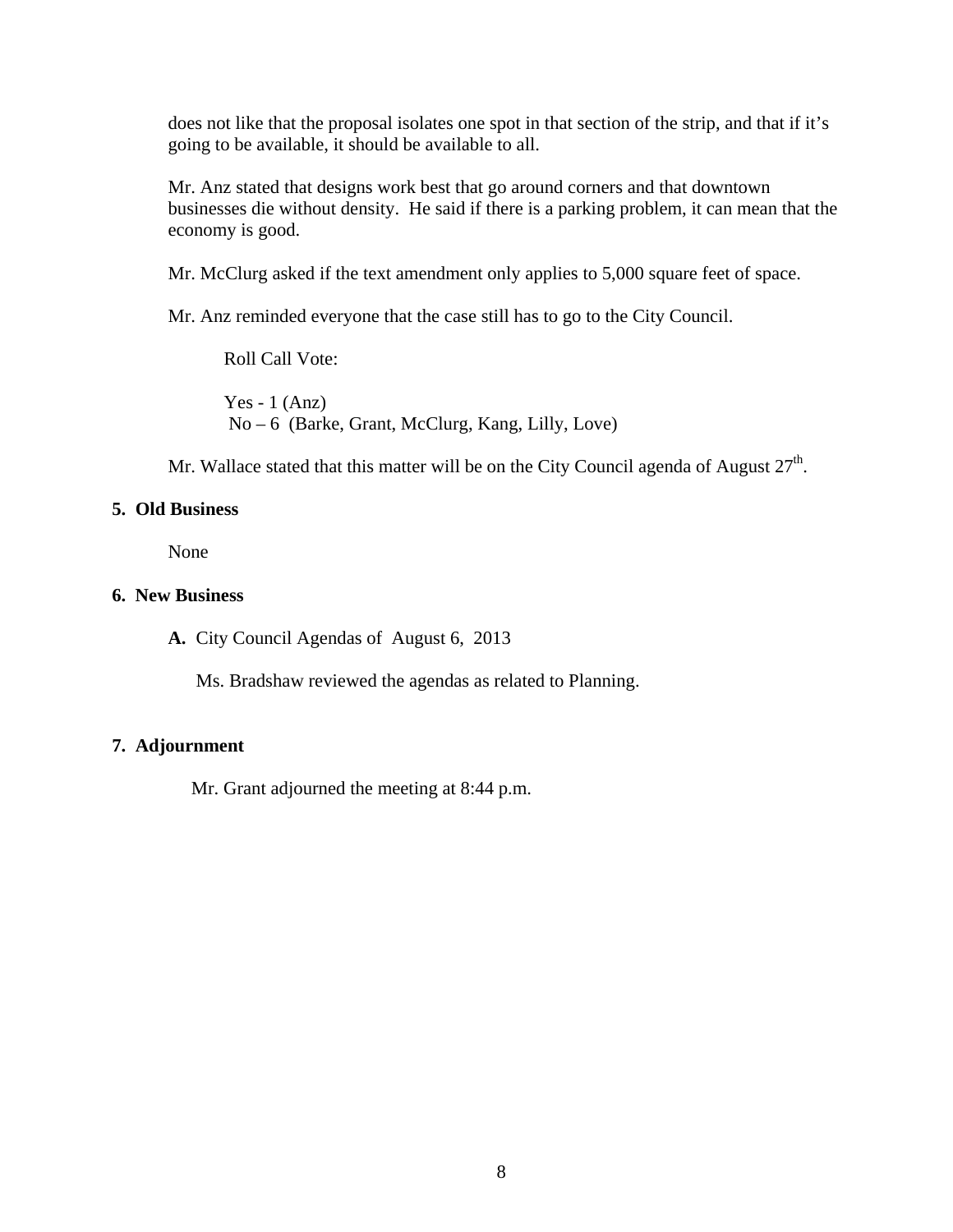# **MINUTES**

# **City of Carbondale Preservation Commission Monday, June 17, 2013 City Hall/Civic Center – 7:00 p.m***.*

#### 1. **Roll Call:** Chair Parkinson called the meeting to order at 7:01p.m.

**Members Present:** Benedict, Clark (7:06), Doherty, Ittner, Parkinson, Sigler (7:08), VanAwken

**Members Absent:** Booker, Comparato

**Staff Present:** Price

**Guests:** 

2. **Approval of Minutes:** Ms. Ittner moved, seconded by Ms. Doherty, to approve the minutes of May 20, 2013, with the addition of one sentence requested by Ms. Ittner on page one. The motion passed on a unanimous voice vote.

#### 3. **Communications and Reports:**

**A.** Educational and Technical Committee

Ms. Ittner stated that she has done one more oral history. She said that on Wednesday, she will be talking to someone at SIU about some photo archives. She asked Mark Price about the Oral History Project on the Work Plan, and they discussed the clarity of which ones are completed and which ones are in progress.

Mr. Parkinson then skipped down to 5 A. on the agenda.

**B.** Nomination and Hardship Committee

No Report

**C.** Work Plan Committee

There was discussion of a proactive monitoring system for the 2014-2015 Work Plan. It was decided that this area needs more attention, and that Mr. Price would watch closely for these opportunities when things come through the office at the City with an address which is on the Preservation's list.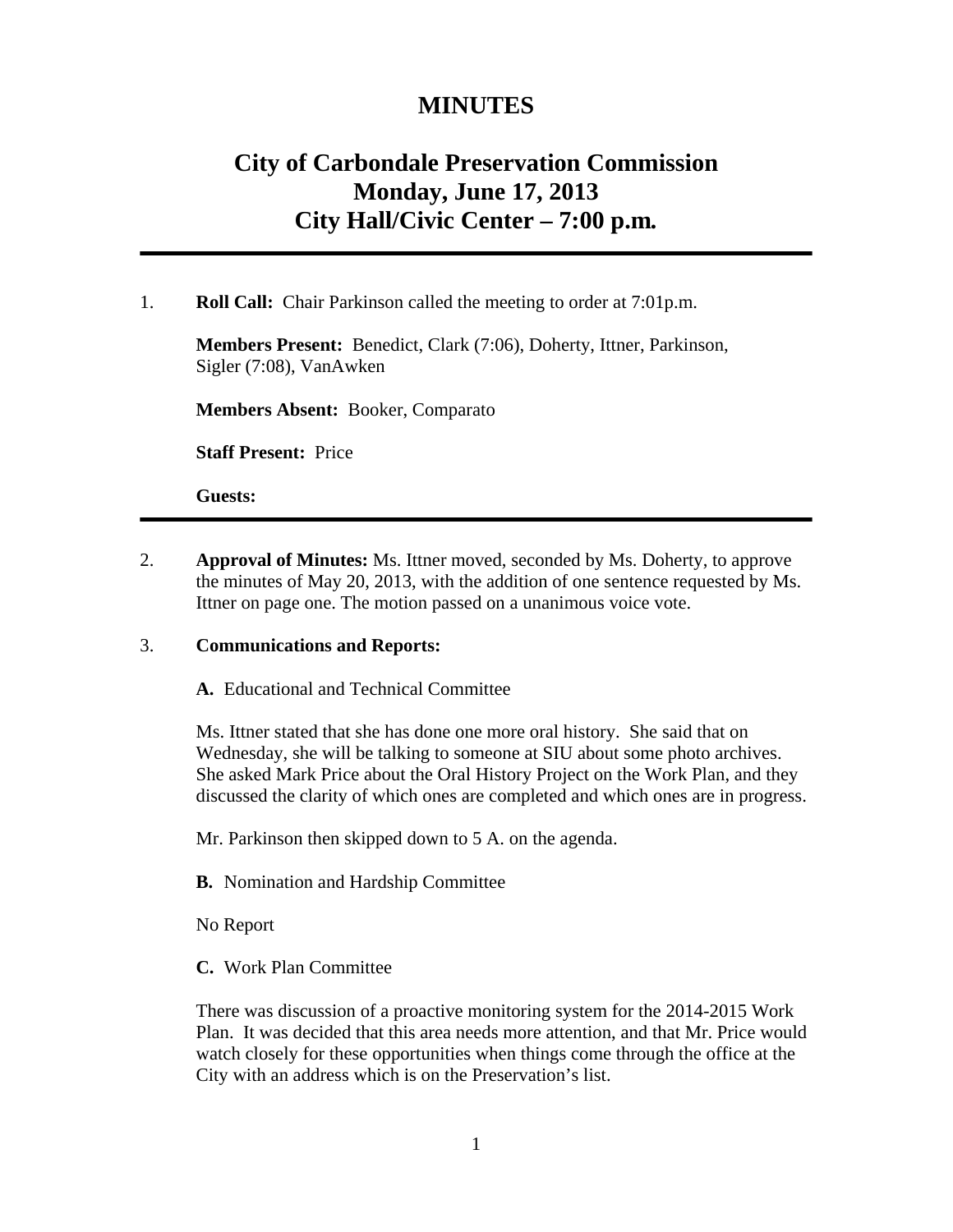Mr. Price reported that he has made the minor changes requested earlier, and reviewed those amendments.

Ms. Doherty asked if this list was of the Registered Landmarks or potential landmarks.

Mr. Price responded both are included, and that everyone should become more familiar with these properties although the listings are twenty years old, and help keep an eye out for any changes going on with any of them.

Mr. Parkinson stated that there needs to be some sort of promotion to have the list updated, as there is no protection for any structure that is not listed.

There was discussion regarding an effort to go out and visually see what on the list is still viable, what is not, and what could possibly be added. He asked Mr. Price to meet with City officials to start looking at how to begin the process.

Mr. Price said he could add "update properties list" into the Work Plan.

Ms. Ittner moved, seconded by Mr. Clark to do so. The motion was approved by a unanimous voice vote.

- **D.** Certificate of Appropriateness Committee
	- a. 109 S. Washington St.

Mr. Parkinson stated that he and Mr. Clark went to look at this property, and that it must come down as it is literally cracking. The owner has some plans for the property but would not elaborate, and plans to try to reincorporate the signage in some way from the Dillinger's Feed Store.

b. 114 N. Illinois Ave.

Mr. Parkinson stated this is the Virginia Building, the owners have done their research and found some glass designed by Frank Lloyd Wright. They are proposing to remove the fake façade and try to restore the front. He said there is a request to put a mural on the south side of the building, but no artistic rendering was submitted. He stated that permission was granted for the front restoration work, but that the owners will have to come back to the committee for permission to paint the mural on the south side when their plans are final.

Mr. Price added that Carbondale Main Street is handling this project and that their Director has been looking at some photo archives for inspiration for the mural.

#### 4. **Old Business:**

**A.** Member Resumes to be Completed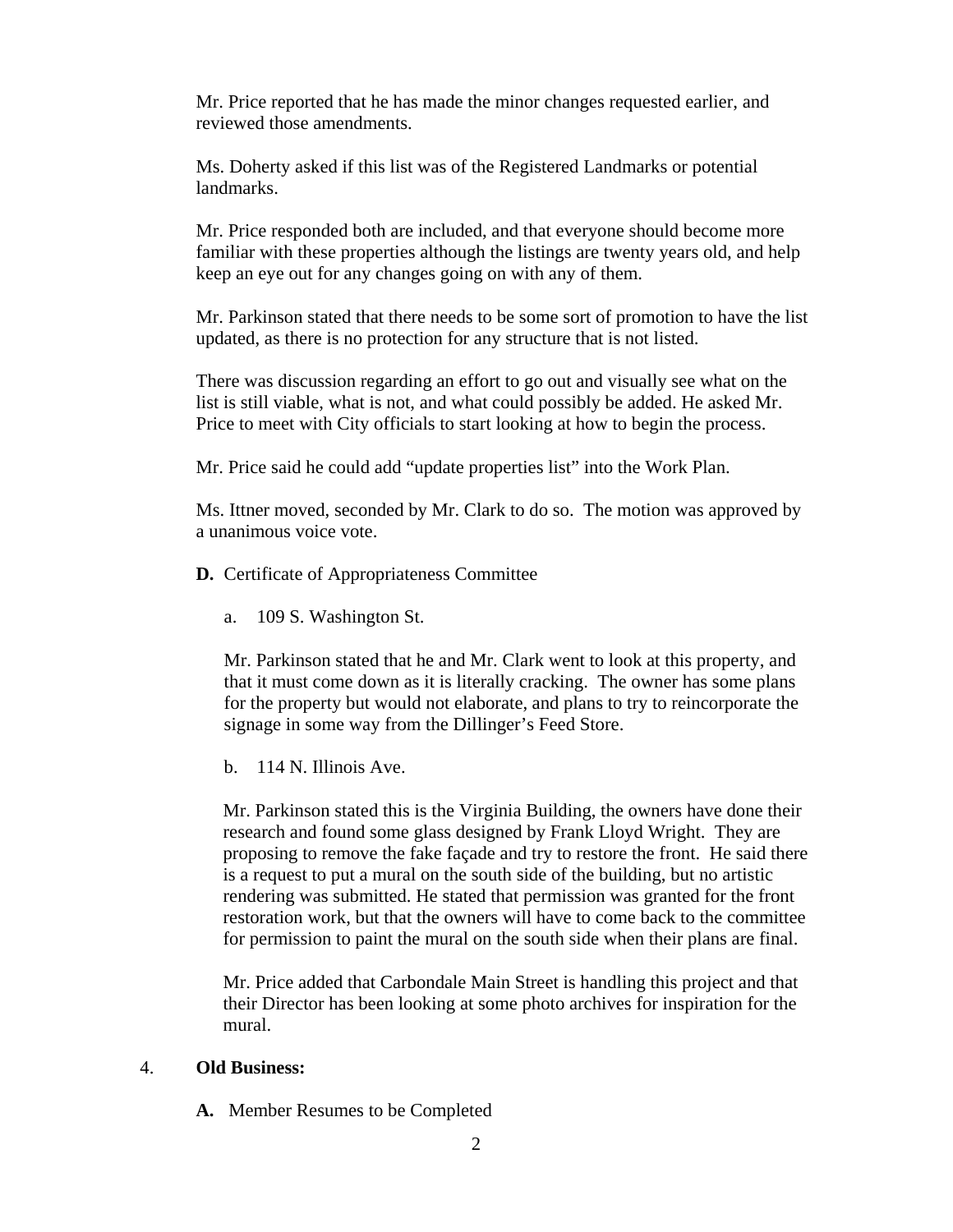Mr. Price stated that he still needs a resume from one member.

**B.** Discussion on Plaques

Mr. VanAwken stated that he met with Herb and the two of them have come up with the wording for the plaque, and that Herb is willing to donate some money to the project. He said there is a new material available that costs less for more words, so he is hoping the rest of the funding will be forthcoming.

Mr. Price stated that the Committee will need to request that a fund be set up to accept donations for the plaque process, and that the budget amendment will have to be approved by the City Council.

Mr. Parkinson stated that he would like the wording to convey that the Preservation Commission is formally asking that the City establish a recurring fund to receive donations for plaques and other memorials as designated by the Historic Preservation Commission.

Mr. VanAwken so moved, seconded by Mr. Sigler. The motion passed on a unanimous voice vote.

## 5. **New Business:**

**A.** CLG Report for Fiscal Year 2013

Mr. Parkinson reported that this document must go to the City Council and to the State of Illinois, and is for the fiscal year.

Ms. Ittner spoke about the monitoring of buildings, saying that it needed more attention.

Mr. Clark asked if there is a way to state some level of pre-monitoring, and whether it could be put on the Work Plan.

Mr. Price stated that staff is always watching for requests for demolition permit applications and other permits that come through at City offices.

There was discussion regarding the Town Square Pavilion and the upcoming temporary repairs being done to it, as well as a house at West Main and Forest Streets, as well as what monitoring means to the Commission.

Mr. Parkinson asked for a motion on the approval of the CLG Report.

Mr. VanAwken moved, seconded by Mr. Sigler, to approve. The motion was approved by a unanimous voice vote.

Mr. Parkinson then directed attention back up to 3 B. on the agenda.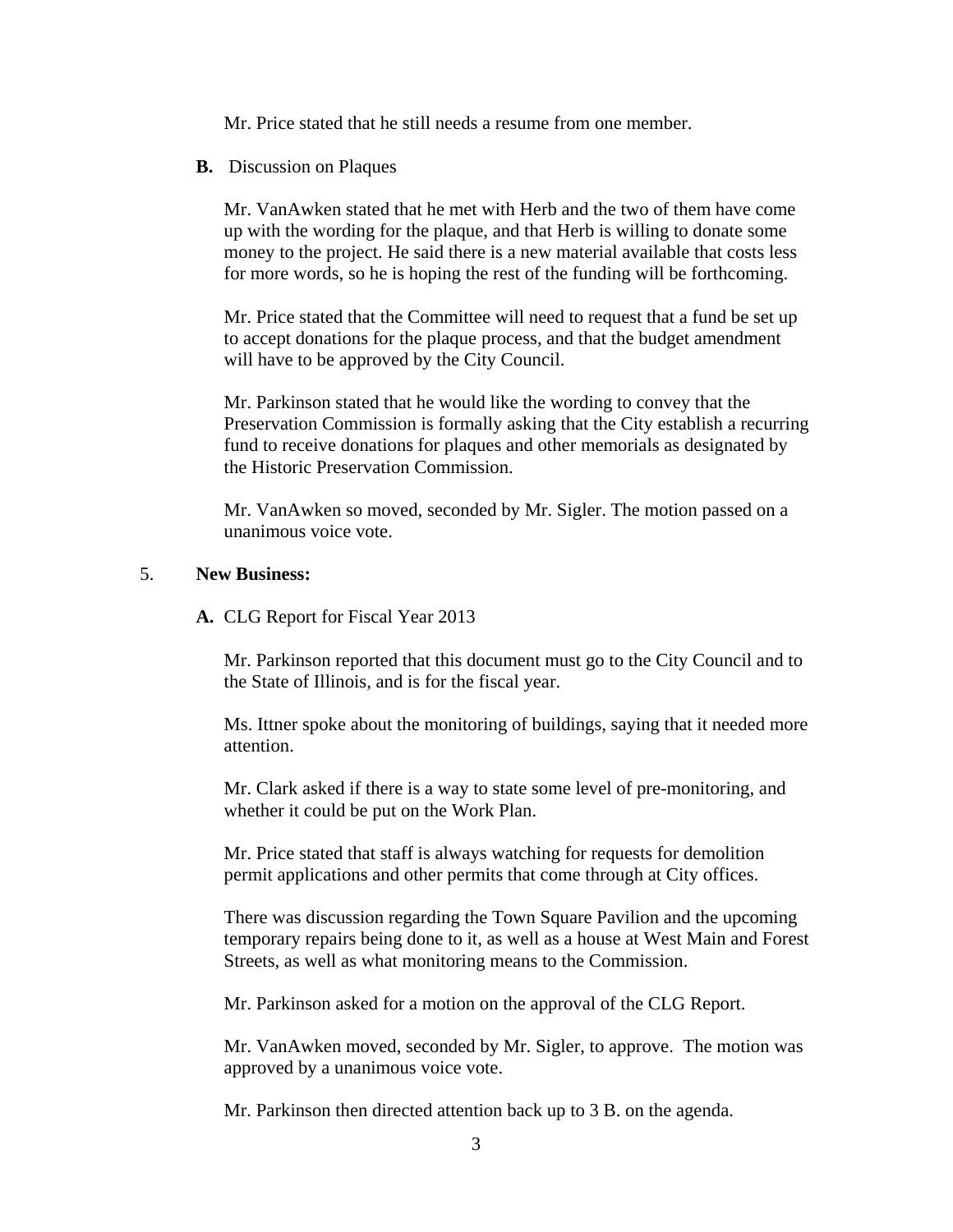**B.** Trip to Planning Services Office Preservation Files

Mr. Parkinson stated that he wished to reschedule this for the opening at the next meeting.

**C.** Preservation Commission Objectives for the Future

Mr. Parkinson stated that this item has already been dealt with at previous meetings.

**D.** Mr. Parkinson requested that "D" be added to the agenda at the meeting. He wished to discuss the "Summer Schedule."

Mr. Parkinson stated that he thought there was no meeting scheduled for July or August, but found that was not the case. He asked the Commissioners if they wanted to take the next two months off, although the Virginia Building might come up during that time.

There was discussion regarding meeting if needed, with the cancellation of July and August, 2013.

Ms. Ittner moved, seconded by Mr. Sigler, to do so. The motion carried on a unanimous voice vote.

#### 6. **Comments by the Public, Commission Members and Staff:**

Mr. Clark spoke about his ideas regarding the Fact Sheet that was discussed at last month's meeting. He has spoken with Catherine O'Connor in Springfield about defining the respective Committees of the Commission.

Mr. Price told Mr. Clark that he was welcome to distribute the copies he had made for the Commissioners, which he did.

Mr. Clark asked Commissioners to email him with any comments they may have, so that he can have it in a finished state by the meeting in September.

#### 7. **Adjournment:**

Mr. Parkinson adjourned the meeting at 8:41 p.m.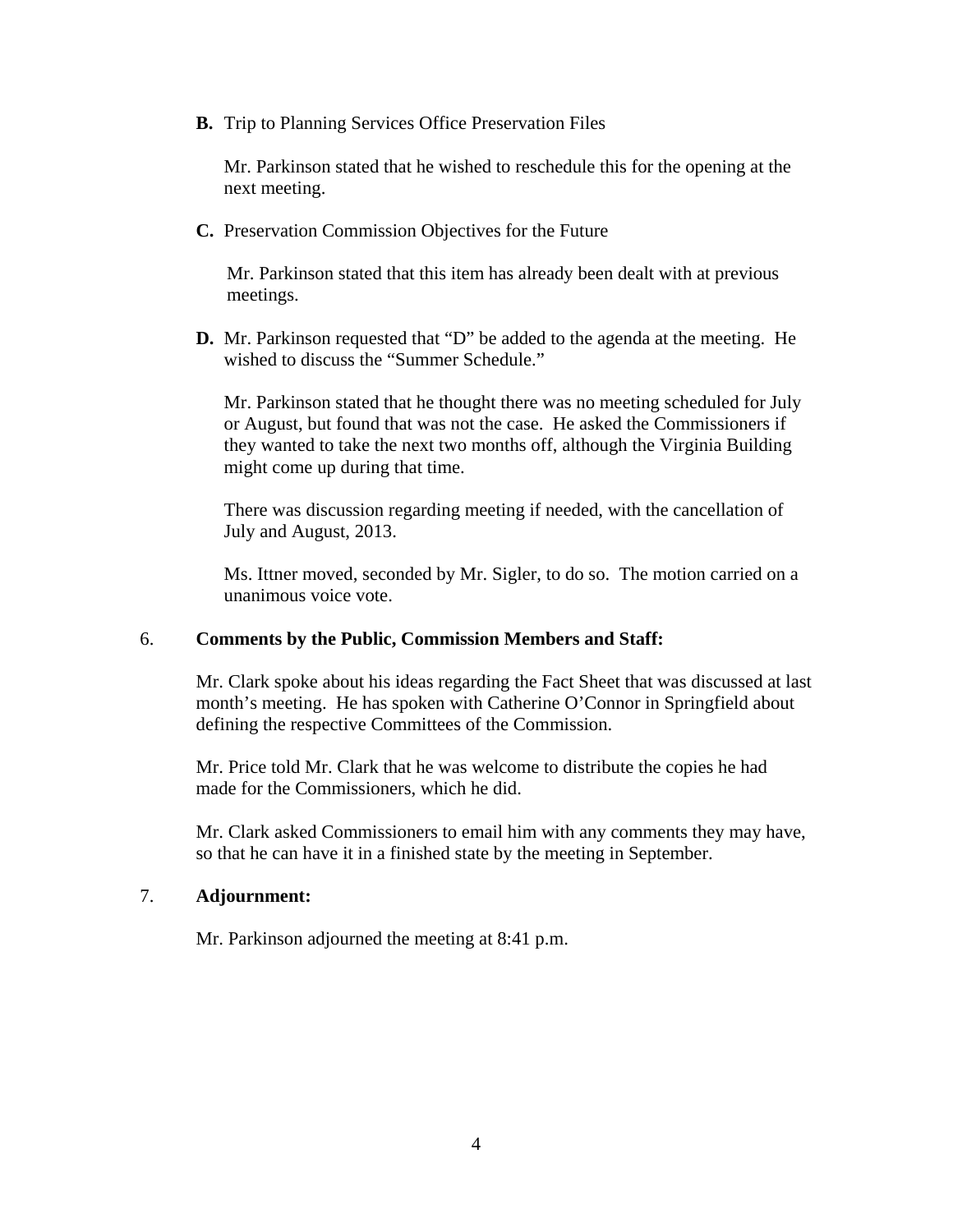#### **Carbondale Public Library Board of Trustees**

Wednesday, August 14, 2013 Meeting Room 4:30 p.m. 405 West Main St.

#### **MINUTES**

#### **Call to order.**

The meeting was called to order at 4:30 pm

#### **Roll call.**

Introductions and audience to visitors. Visitors are asked to introduce themselves at this time and present any issues they wish to discuss. Visitors wishing to address specific agenda items will be granted two to five minutes at the discretion of the President, not to exceed a total of twenty minutes.

#### **Present:**

Roland Person, President (1) Philip Brown, Vice President Susan Tulis, Secretary Don Prosser, Treasurer Joyce Hayes Barbara Levine Sharifa Stewart (1) Harriet Simon (1) Julian Pei (1)

#### **Absent:**

None.

The number following the Trustee's name indicates the number of absences this fiscal year.

#### **Staff present:**

Diana Brawley Sussman, Library Director Gwen Hall, Finance Manager Jimmy Kalert, Maintenance Manager

#### **Visitors present:**

From H. Michael Bohnsack Architects: Harlan Bohnsack and Hannah Henke

## **President's report.**

1. Review of bids submitted for the Live & Learn Grant funded construction project. Declare intent to award a contract. Architect Harlan Bohnsack reported that he'd expected at least four bids, but we received only two. The subcontractor cost for moving library stacks for the carpeting project was very high (\$35,775 to move all stacks). The subcontractor provided two alternate proposals. One option was to delete moving stacks and cut around them, which would cost more in labor. The second option was to move the middle stacks, but not perimeter stacks, which may yield cleaner results and allow library shelving to be rearranged more easily in the future. There was much discussion. Philip Brown made a motion to approve the lowest responsible bid from J & L Robinson. Susan Tulis seconded. MOTION passed with a vote of 8 yes to 1 no (Prosser).

Julian Pei made a motion to Authorize Harlan Bohnsack to attempt to negotiate a change order with J & L Robinson to reduce the shelf relocation cost. Susan Tulis seconded. MOTION passed unanimously.

2. Julian Pei and Harriet Simon signed oaths of office.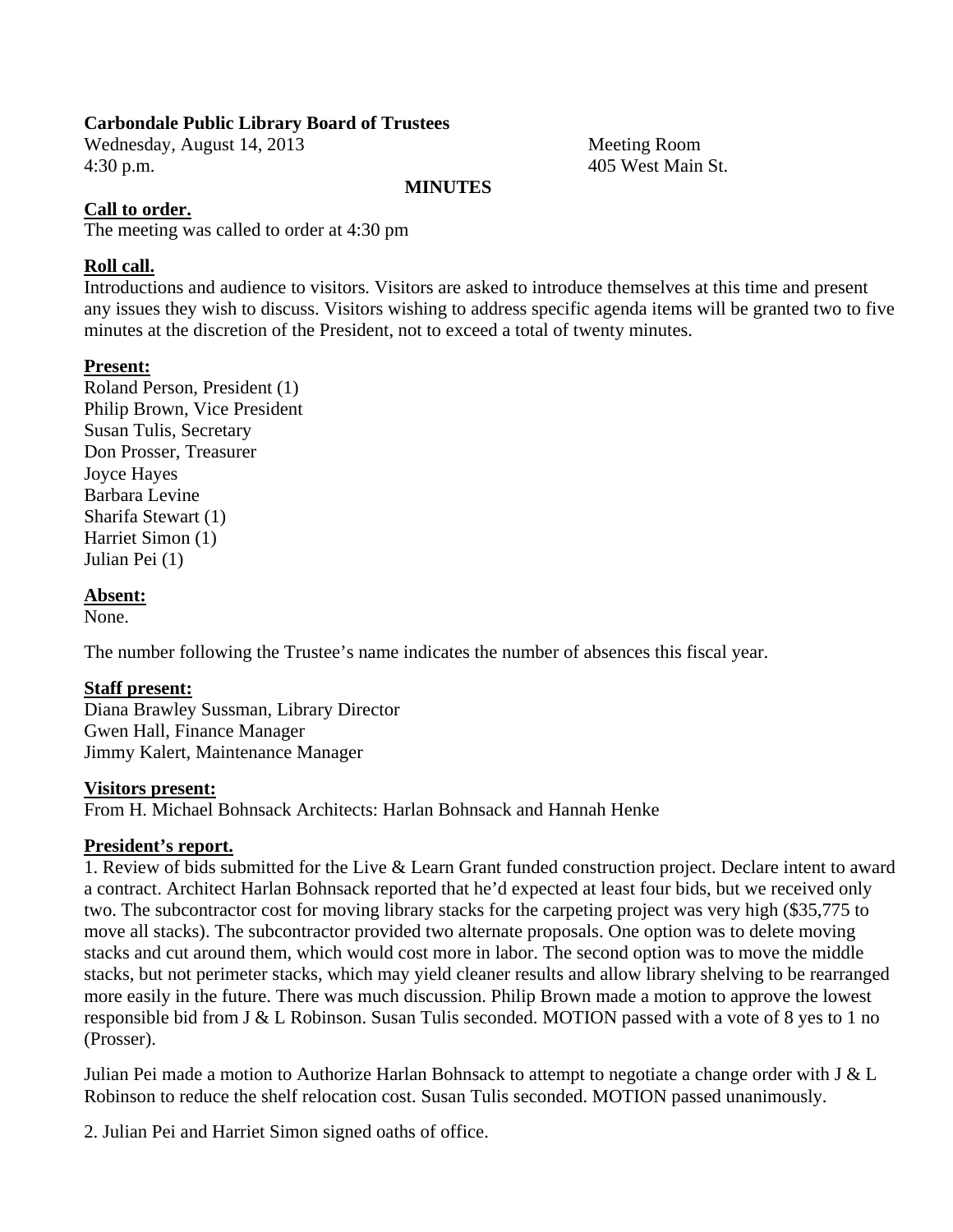#### **Secretary's report.**

1. Approval of the July 10, 2013 minutes. There was one correction, to change the adjournment time to 5:14 pm. Susan Tulis made a motion to accept the minutes. Joyce Hayes seconded. MOTION passed unanimously.

#### **Correspondence and communications.**

None.

#### **Financial report.**

1. Welcome to Finance Manager, Gwen Hall. Gwen. Gwen has a BA in accounting & CPA from SIU. She has worked with taxes and health care accounting, as well as other experience, including customer service. She trained with outgoing Finance Manager, Christine Fine.

2. Approval of bills payable up to and including bills due August16, 2013 to September 15, 2013. Julian Pei made a motion to approve payment of bills. Harriet Simon seconded. MOTION passed unanimously. 3. Acceptance of the financial report for July 2013.

#### **Librarian's report.**

1. Building and grounds maintenance and construction discussed above.

2. Discussion of security cameras. A patron who brought this issue up earlier mentioned that there are cameras at the public libraries in Murphysboro, Marion and Belleville. Discussed the merits of security cameras, weighing a sense of privacy against deterring some of the disruptive behaviors and petty theft that sometimes happens at the library. The board said they would like to see prices on security camera systems. They are everywhere in public places, and people have come to expect them. Susan Tulis said that they do have them at Morris Library, mainly at entrances and exits. They have been used on occasion. 3. Per capita grant requirement: do an environmental scan to determine strengths, weaknesses, opportunities and challenges in meeting the future needs of the service area. Tabled.

#### **Committee reports.**

1. Personnel Committee: Library Director's annual performance evaluation. Philip Brown presented the report, stating that Diana is performing optimally and is an excellent employee. Philip Brown would like to propose a merit raise for the Director. Diana will add an item to the agenda for a closed session on the next agenda to discuss personnel compensation. Julian Pei made a motion to approve 8/13/13 Personnel Committee minutes. Harriet Simon seconded. MOTION passed unanimously.

## **Unfinished business.**

## **New business.**

1. Disruptive patron conduct. Discussed the ongoing and recent behaviors of a regularly disruptive patron who recently verbally accosted people in the privacy of their cars in the parking, including in one instance, racial slurs. The patron in question called the library director to plead her case, and the director included the patron's argument in the information shared with the board. Don Prosser made a motion to ban the patron in question for four years. Joyce Hayes seconded. MOTION passed with 8 yes votes and one abstention (Stewart).

## **Other.**

The director mentioned the 11 Days for Peace will be October 18-28; it is coordinated by Nonviolent Carbondale, which she co-chairs. The director also explained that the library will be a co-host on an art exhibit at the Varsity on November 2<sup>nd</sup> and explained the details. The board said that this sounds fine with them.

## **Adjournment.**

The meeting adjourned at 6:02 pm.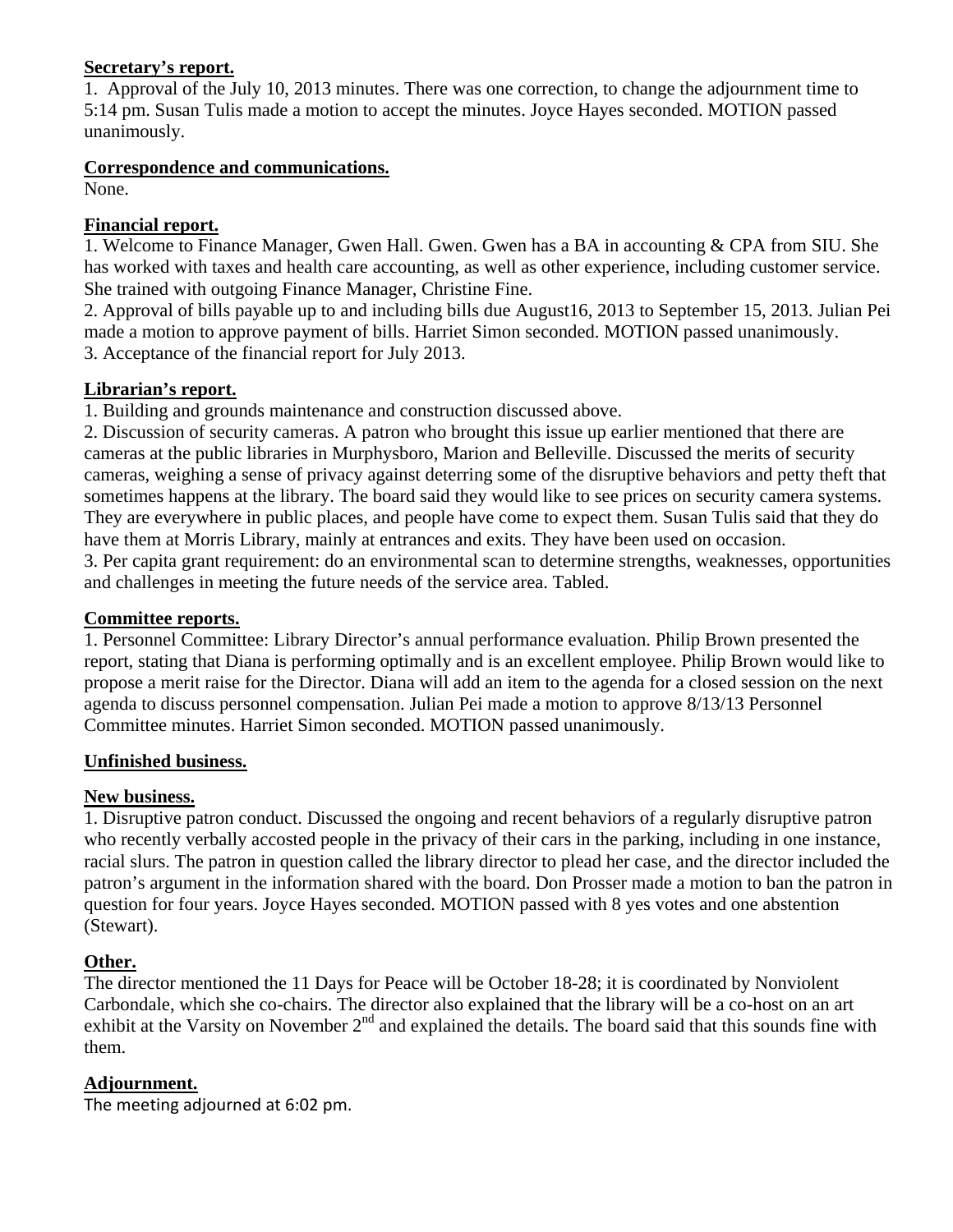# **Respectfully submitted:**

Susan Tulis, Secretary Prepared by: Diana Brawley Sussman, Library Director

Next Board Meetings for 2013 (all in Public Library meeting room, 4:30 p.m.): September 11, October 9, November 13, December 11.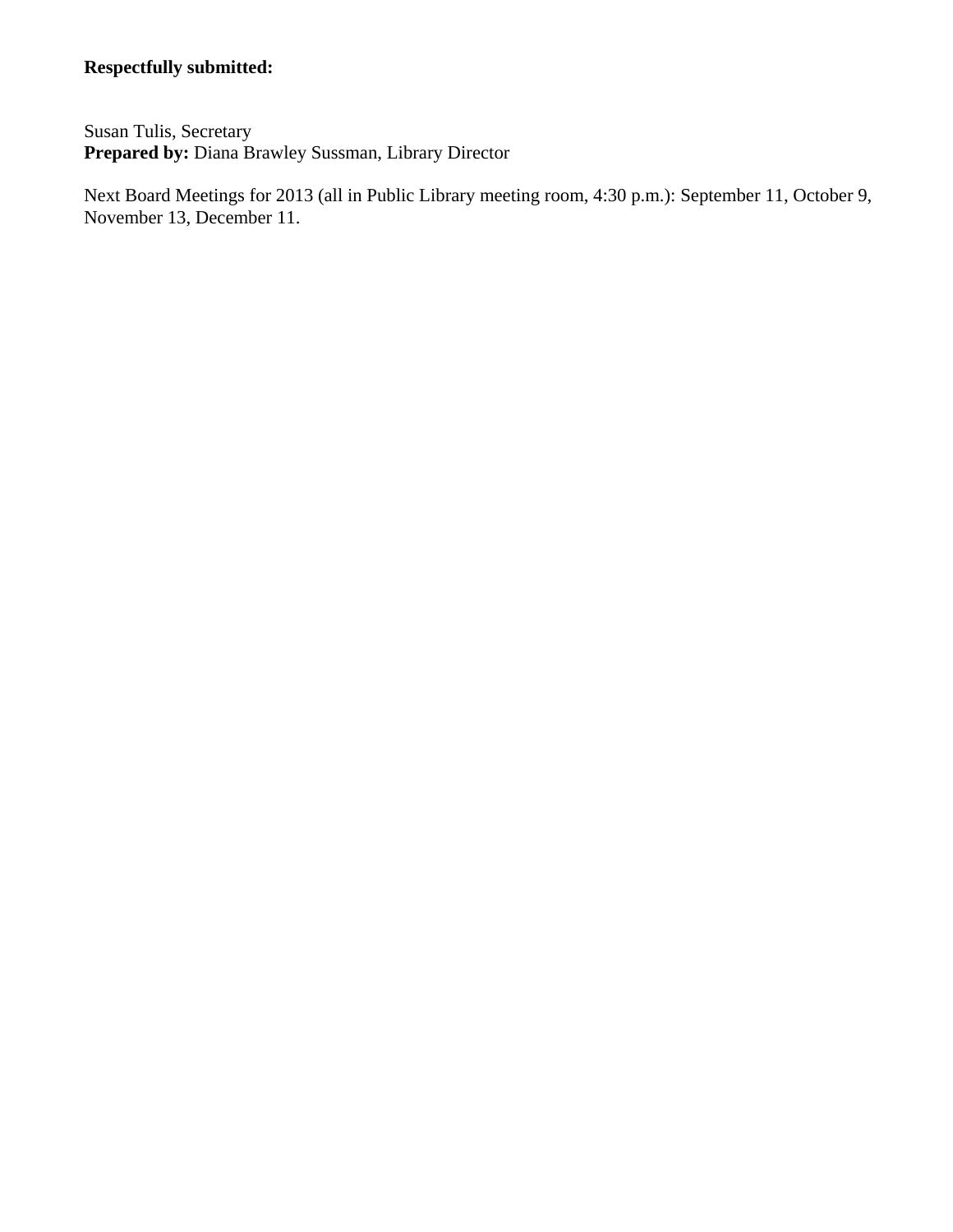

**Commissioners Present:** Lauren Bonner, Jeraldine Brown, Joseph Brown, Peg Falcone, Jovan Gathings, Jerrold Hennrich, Sidney Logwood, Les O'Dell, Dora Weaver

## **Commissioners Excused**:

**Commissioners Absent:** Blaine Tisdale

**Study Circle Staff Present:** 

**Guests Present:** Eric McMillan, Faith Miller, Elius Reed, Benjamin Smith, Chad Trisler

**Staff Present**: Deborah McCoy, Lieutenant Paul Edwards

#### **Call to Order**

The meeting was called to order by Chair Logwood at 6:30 p.m.

#### **Minutes**

Motion was made by Commissioner Hennrich and seconded by Commissioner Weaver to approve the minutes from the July 1, 2013 meeting with a correction to the word copy. Motion carried.

#### **Announcements**

- Requirement for new members to complete the Open Meetings Act Training and submit a copy of the Certificate to the City Clerk and Deb McCoy.
- E-mail and Text Messaging sent during City council, board, or commission meetings are subject to FOIA requests.
- Faith Miller, newest member to the HRC, was introduced and will be approved at the August 5, 2013, City Council meeting.
- Chair Logwood announced that he is returning to Seminary and will not be able to continue with the HRC. The Mayor is aware and awaits any further recommendation from the HRC.

# **Public Comments**

None.

#### **Study Circles Report**

No Report.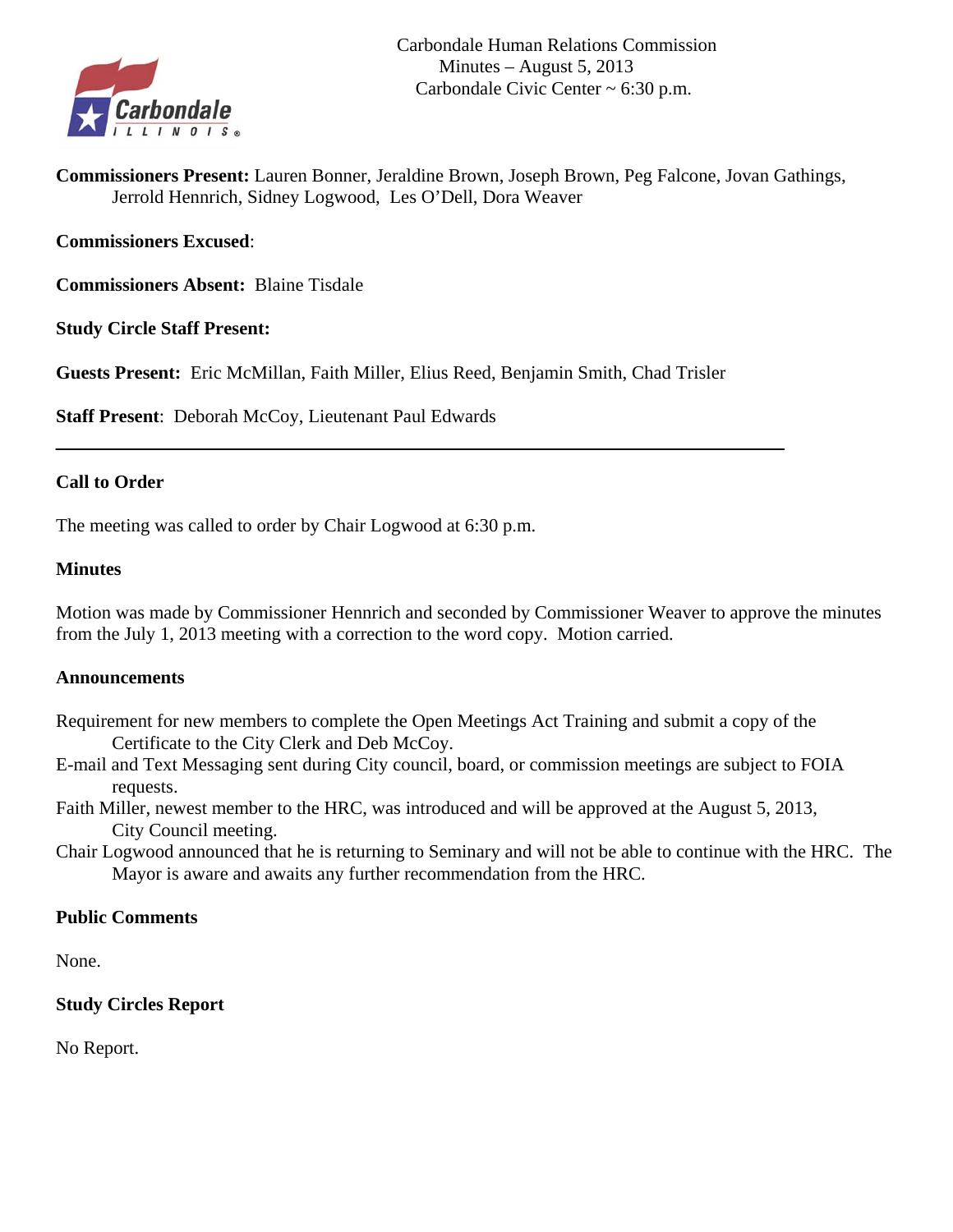HRC Meeting Notes - Page 2 August 5, 2013

#### **Non-Violent Carbondale Project Progress Report**

Chair Logwood indicated that he had been contacted regarding the HRC co-sponsoring the October Peace Project.

#### **Old Business**

Meeting with the Mayor: Chair Logwood met with the Mayor, but was not able to meet with the City Manager. The intent is to meet with the Mayor, City Manager, and Chancellor each month. The Mayor encouraged him to work with the Civic Center Coordinator to facilitate the use of the Civic Center. Chair Logwood spoke with the Mayor about the letters to the Chief and law enforcement agencies.

#### Law Enforcement Reports:

Letters to Mayor and Council and Carbondale Police Chief: Motion was approved at the July 1, 2013, meeting, for the letters to be sent. The letter to the Mayor and Council was forwarded and the letter to the Police Chief will be sent on Tuesday, August 6, 2013.

Commissioner Weaver commented on an experience where several police cars showed up to a stop for a dysfunctional blinker. Lieutenant Edwards explained that two cars usually show up as a safety precaution and other officers will arrive until a call is received indicating that everything is okay.

Commissioner Bonner commented that she participated in a ride-along with an officer and the experience was eye opening. The experience enabled her to see things from both sides. She shared an experience where she was pulled over in her neighborhood for not having a bike light. She was frightened by the lights and sirens as it was just about dusk when two officers surrounded her and asked for her license.

Chair Logwood asked and Lieutenant Edwards responded to what kinds of things citizens can expect from the increased job requirements of officers. Lieutenant Edwards explained that the procedures are meant to encourage all officers to have similar levels of activity.

HRC Responsibilities, Role, Charges: Continuing to review and work on the Bylaws. The Committee will meet September 9, 2013.

Continuing the Dialogue: Commissioners discussed the orientation and an event title of *Welcome to Carbondale*! The event would be held for the purpose of providing information to students about their responsibilities for public safety and neighborhoods. The *Welcome* will be held on a Saturday at the Civic Center, dependent upon availability and other scheduled campus or community events. Topics might include: City services, public safety (Fire and Police), Living in Neighborhoods/Housing/Renting, Wellness and Health, Diversity. Emergency Resources. Preliminary thoughts for the event include a Welcome by the Mayor and Council, presentations by Fire and Police (to include information about house parties, etc.), City services, and Emergency Resources; followed by a fair-type set up where students can browse and pick-up information while speaking with representatives. Commissioners Bonner and Gathings have been working on an event for students and will continue. Commissioners or others wishing to assist should contact them.

Forum – "Ending Disparities in African American Communities" is scheduled for Thursday, September 26, 2013, 6:00 p.m. at the Civic Center. The event is co-sponsored by Alpha Kappa Alpha Sorority, Inc. and the